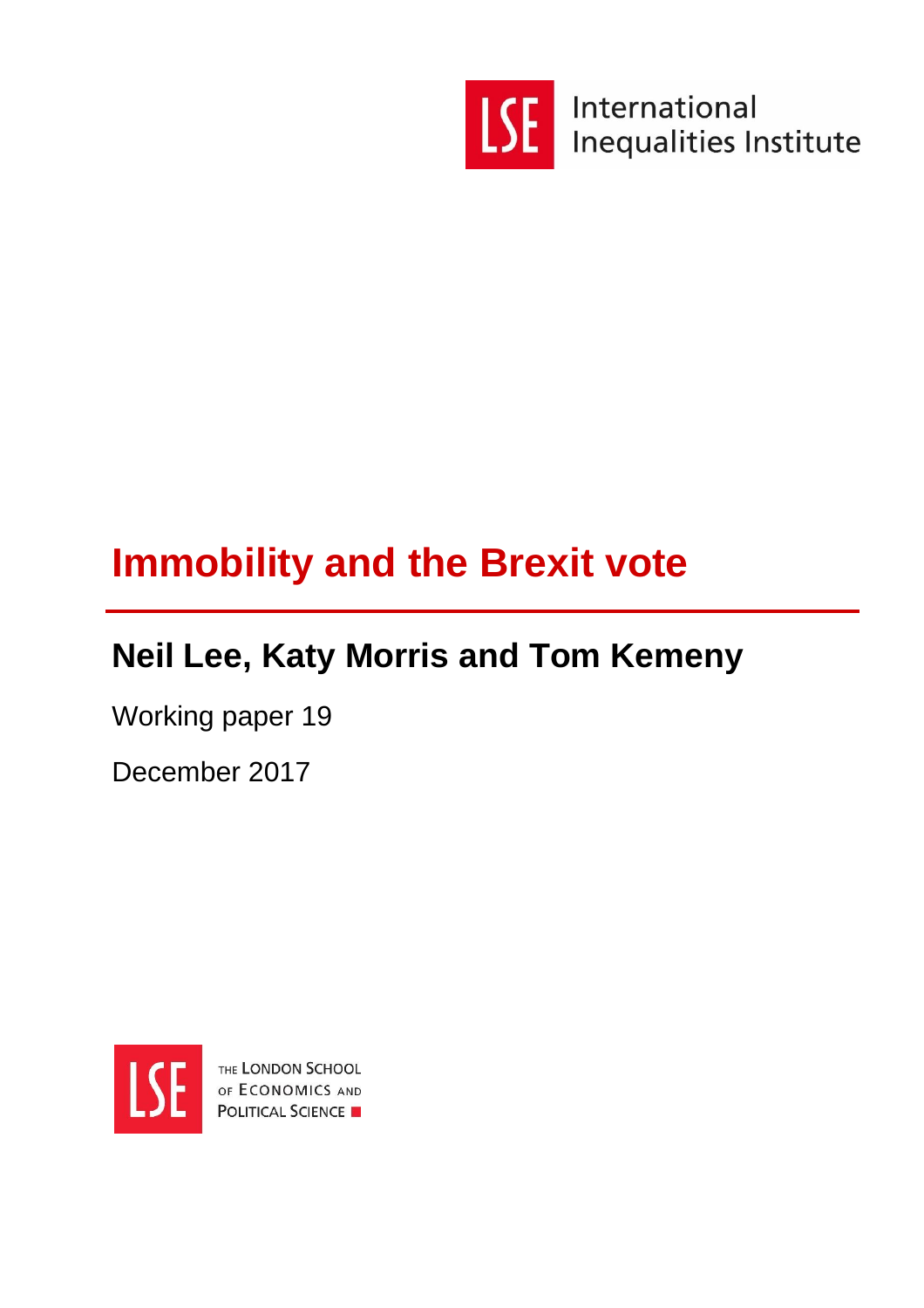#### **Abstract**

.

Popular explanations of the Brexit vote have centred on the division between cosmopolitan internationalists who voted Remain, and geographically rooted individuals who voted Leave. In this paper, we conduct the first empirical test of whether residential immobility  $-$  the concept underpinning this distinction  $-$  was an important variable in the Brexit vote. We find that locally rooted individuals – defined as those living in their county of birth – were 7 percent more likely to support Leave. However, the impact of immobility was filtered by local circumstances: immobility only mattered for respondents in areas experiencing relative economic decline or increases in migrant populations.

**Keywords**: Brexit; Globalisation; Mobility; Populism

#### **Editorial acknowledgements**

The authors would like to thank the LSE Institute of Global Affairs and Rockefeller Foundation for supporting this research through their Research and Impact Fund. We are grateful to David Soskice, Ian Gordon, Nicole Martin, Billie Elmqvist Thuren, Liza Ryan, Siri Arntzen, Jonas Stein and Joseph Ganderson for comments and suggestions.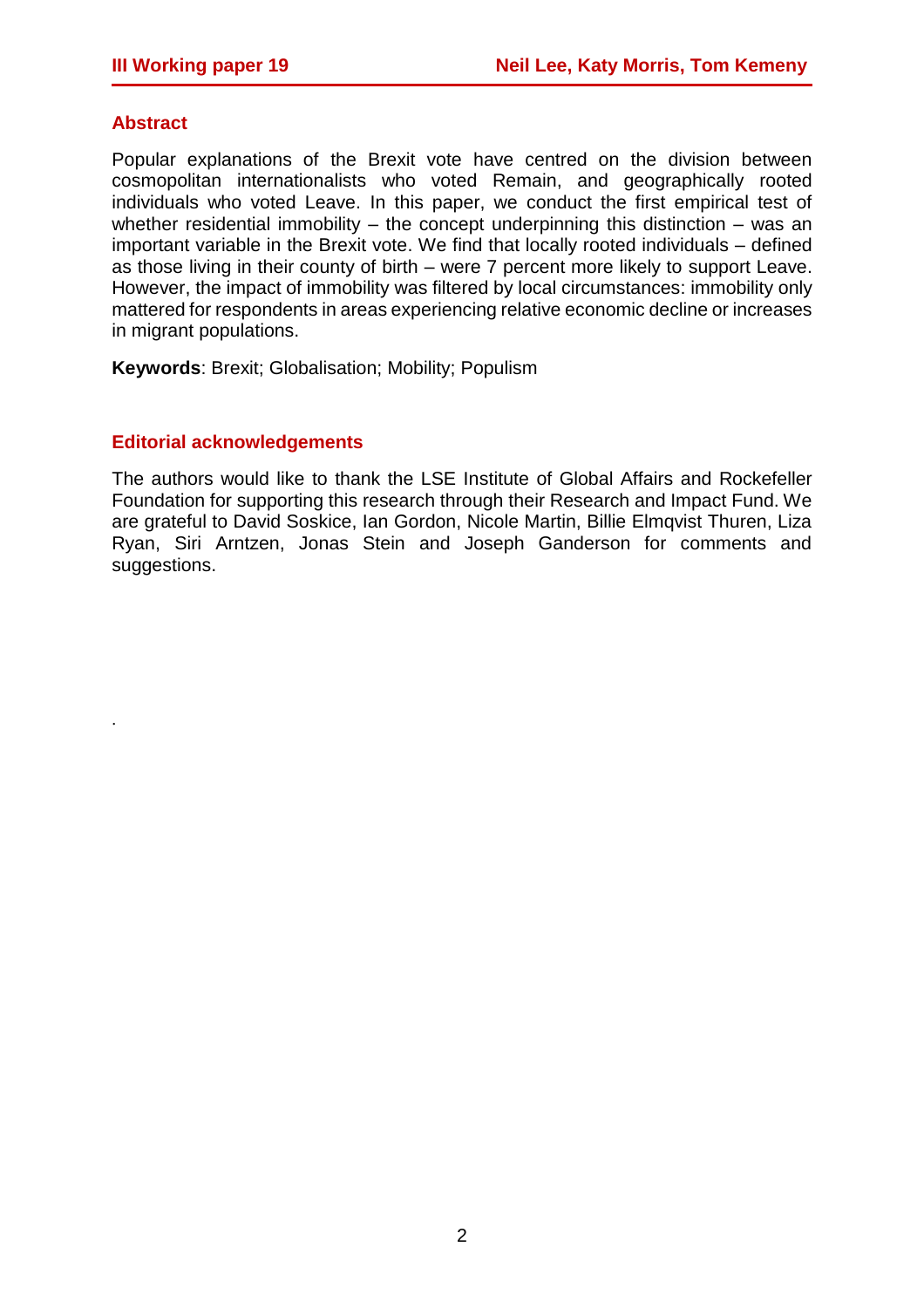## **1. Introduction**

On 23rd June 2016, the UK electorate voted to leave the European Union. There have been many attempts to explain the Brexit vote, but popular accounts have centred on an apparent division between two economically and culturally distinct groups: locallyoriented, geographically-rooted individuals who voted to Leave, and mobile cosmopolitan internationalists who voted to Remain. This distinction echoes a larger academic debate about the tensions at the heart of populist politics (Inglehart and Norris, 2016); it is also linked to a long tradition of scholarship in sociology, including Merton's (1957) work on local leaders in small-town America, and Tönnies' (1940) classical distinction between *Gemeinschaft and Gesellschaft.* In the context of Brexit, David Goodhart (2016) offers a memorable expression of such ideas, labeling the localists as "Somewheres" and the cosmopolitans as "Anywheres".

The notion of mobility (or the lack thereof) lies at the heart of this distinction. Localist "Somewheres" are defined by being rooted in place, with strong attachments to the specifics of their local area and identities formed through local associations. By contrast, Anywheres are defined partly by their mobility. Such mobility, which typically occurs through attending a residential university and/or obtaining professional work some distance away from their place of birth, contributes to the development of what Goodhart (2016) describes as 'portable "achieved identities"' which are internationallyrather than locally-oriented. Beyond Brexit, mobility plays a similarly important, though largely implicit role in larger academic discussion of the connections between cosmopolitanism, localism, and the populist movements that have recently reshaped politics in the UK, US, and a considerable number of European countries.

The division between mobile and immobile relates to two other common explanations for recent populist votes, both of which suggest that it was partly a reaction to globalisation (e.g. Becker et al., 2017). One common argument is that populism is a response to economic decline. Processes of economic globalisation will have benefited certain cities and regions, with residents and new migrants to these cities benefiting, but other places missing out (McCann, 2016). According to this argument, relative economic decline of themselves or their communities may have led to a populist backlash in the form of the Brexit vote. Supporting this view, Antonucci et al. (2017) find that individuals who perceived themselves to be losers from global economic integration were more likely to vote to leave the EU. A second common argument is that populism is a backlash against immigration. As previously homogenous communities diversified, some residents responded by voting for anti-European parties and, eventually, Brexit (Carozzi, 2016; Becker & Fetzer, 2017). Both explanations – relative economic decline and migration – show populism as a response to globalisation by locally rooted residents who were in some sense 'left behind' by economic or demographic change.

Yet despite the importance placed on mobility in discussion of the Brexit vote, research has not considered how residential mobility – or rather, immobility – influenced the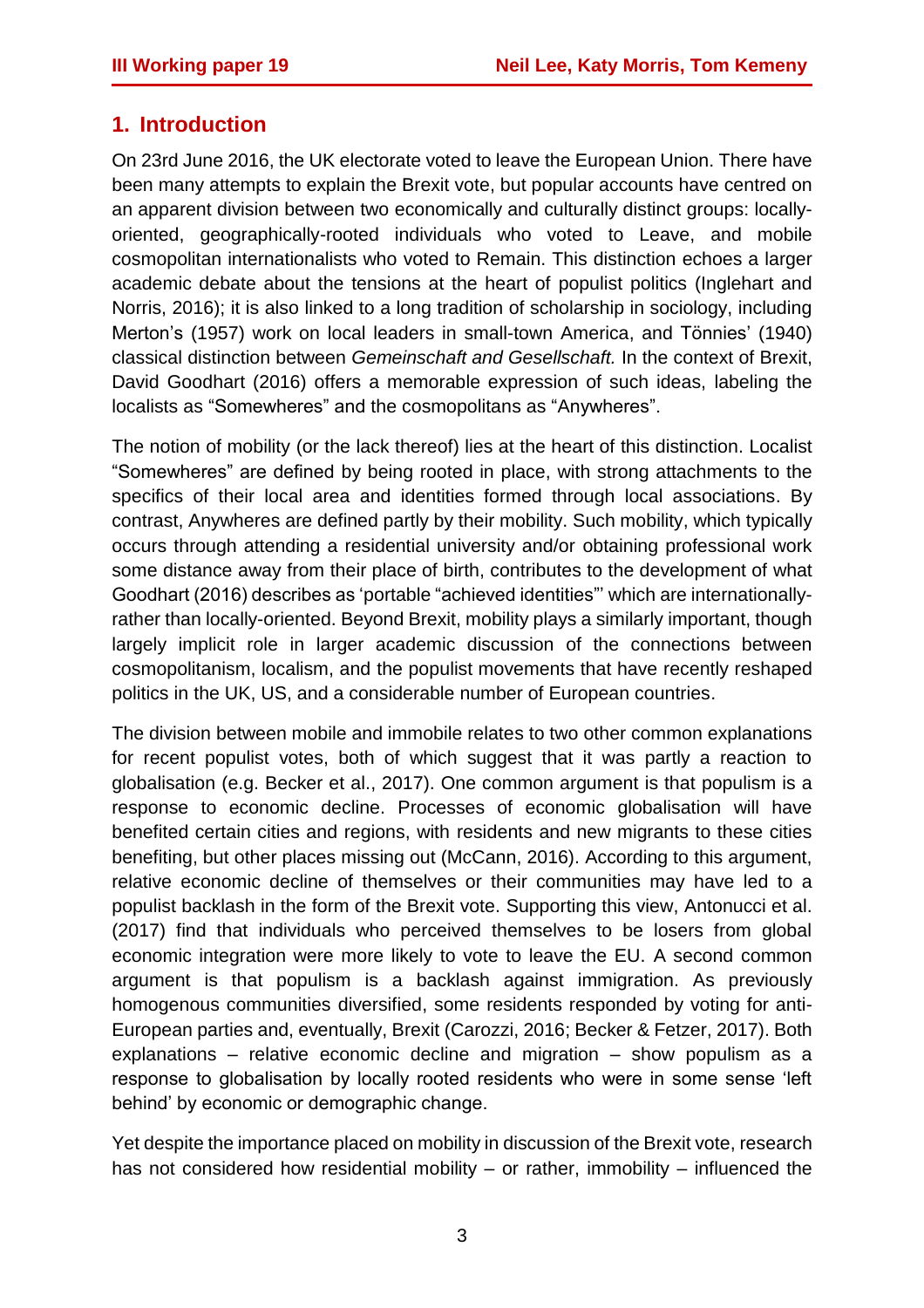vote. People migrate for many reasons, but it may have multiple effects on those who do: changing fixed mentalities, opening up new social networks and 'broadening the mind' (Oishi, 2010). In contrast, *immobility* may be both a cause and a consequence of certain norms, beliefs and ways of thinking. The experience of living in one place over time will also shape mentalities. These influences may be changing in the UK which, while more mobile than many other European countries (Bell et al., 2015), has seen long term declines in rates of inter-regional migration (McCann, 2016; Clarke, 2017).

This paper uses the Brexit vote as an opportunity to derive and test hypotheses regarding these connections. Most generally, we consider the role that residential immobility plays in explaining voters' choices in the 2016 EU Referendum. We argue that immobile voters are more likely to have built location-specific social and human capital, and consequently to hold a less pluralistic and more placebound identity. All else being equal, we therefore expect immobile individuals to be more likely to support Leave. However, recognising that there can be either negative or positive selection into immobility, the second hypothesis tested in this paper is that the effect of immobility on voting in the EU Referendum depends upon the extent to which one's local community has been buffeted by globalisation and/or experienced considerable immigration. We identify two ideal types of placebound individuals, each associated with particular patterns of voting behaviour – those that choose to remain fixed in place because things are going well in their locale, and those that feel trapped. Those who select positively into immobility ought to be less likely to support Leave than those who select negatively.

To test these ideas, we use early release data from Understanding Society, the primary longitudinal survey of UK households. In the most recent wave of the survey, individuals were asked the same question that was posed in the EU Referendum: "Should the United Kingdom remain a member of the European Union or leave the European Union?" We use these data to investigate whether, holding constant other factors, respondents living in the same county in which they were born were more likely to support Brexit than respondents who have moved away, as well as whether the effects of immobility on support for Brexit depend on local change in economic performance or inward migration. Controlling for demographic characteristics, educational attainment, psychological values and cognitive ability, we find that those who were living in their county of birth in 2016 are around 7 percent more likely to state that the United Kingdom should leave the European Union. However, we also find that the effect of immobility on Brexit support is modified by recent local change in terms of wage growth and increases in the non-white British population: immobility only matters in places where wages are growing slowly or recent growth in the non-white British population exceeds 2 percentage points.

This paper makes a number of contributions to the literature. Although there is a growing body of research into the determinants of voting patterns in the EU Referendum (for example Becker et al., 2017; Colantone and Stanig, 2016; Antonucci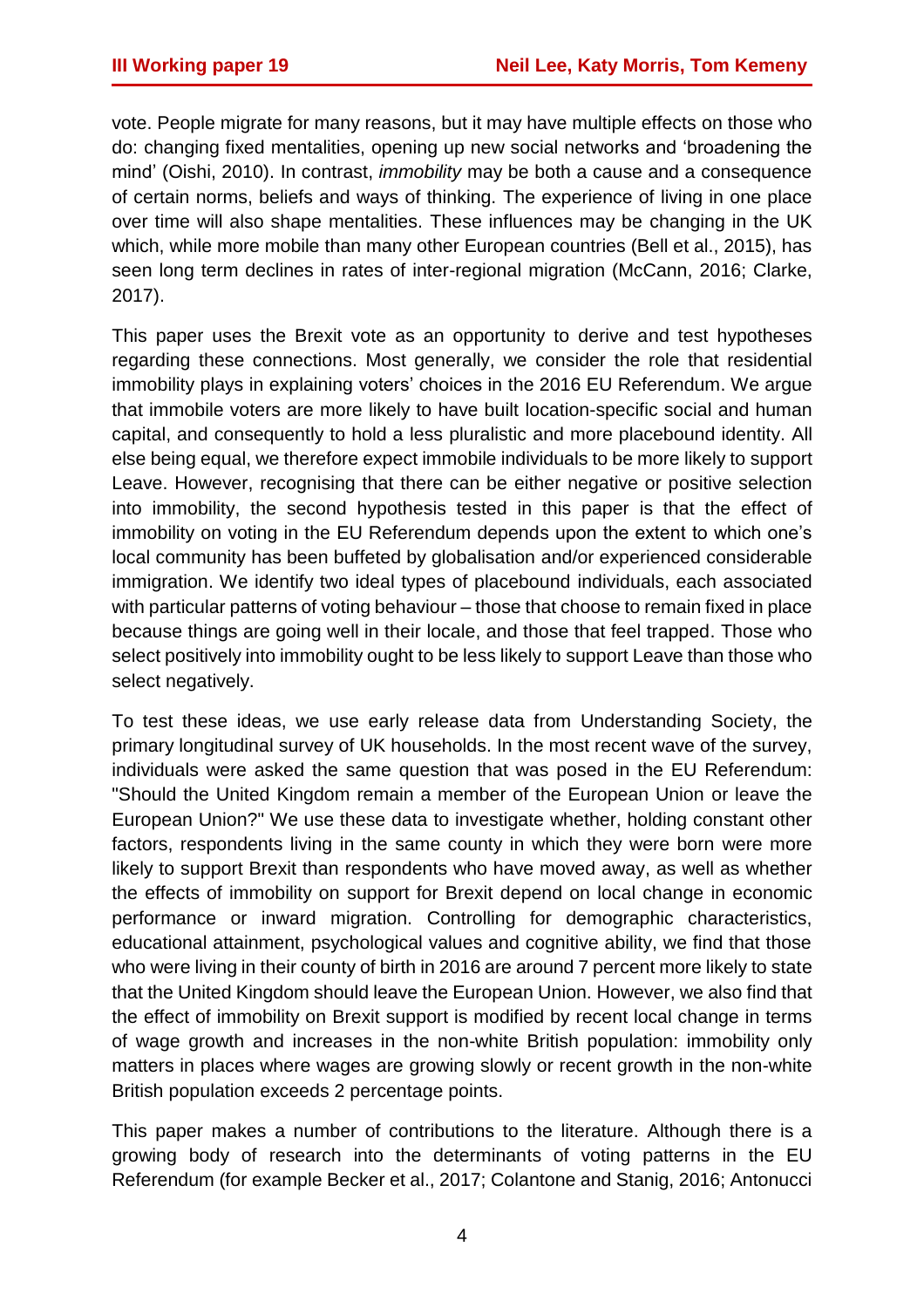et al, 2017), no study has yet explored the relationship between Brexit and residential immobility, nor the links between voting, mobility and local circumstances. To the best of our knowledge this avenue of study is also novel in within the larger literature on populist voting. And while academic research has long been preoccupied with the 'migrant', this is not the majority experience in developed countries: our data shows that around 55% of UK residents live in their county of birth. Our results indicate that immobility, and in particular the combination of immobility and certain types of local change created an important set of circumstances which help explain the EU Referendum outcome. By improving our understanding of the complex interplay between individual characteristics, structural conditions and electoral outcomes, we therefore contribute to addressing the relative neglect in the social sciences of those who are 'rooted in place'.

The paper is structured as follows. Section two presents the literature on populism, the cosmopolitan/localist distinction, argues that investigating mobility is a crucial part of this, and develops a set of hypotheses. Section three presents the data and presents descriptive statistics on our key variables. Next, we describe the econometric model we use to test our hypotheses, before presenting basic regression results. Section five extends these results to investigate how individual mobility and local change are related. Section six concludes.

## **2. Brexit, populism and immobility**

The Brexit vote is often described as an expression of populist sentiment (e.g. Wolf, 2017). We can thus situate Brexit in relation to movements responsible for the electoral success of Donald Trump and the resurgence of far-right nationalist political parties in France, the Netherlands, Hungary and other European countries, as well as linking it to older populist manifestations. We can equally consider Brexit in light of more conceptual work on the subject of populism, a topic which has stimulated academic interest since the rise of the Populist Party in the US during the late 19<sup>th</sup> century.

And yet populism is a highly ambiguous umbrella. It is much a disputed term in academic circles, as well as a highly inclusive one that encompasses political and social movements inspired by both far-left and –right visions of society and governance; it is also a label that is almost never self-applied. Surveying these debates, Mudde and Kaltwasser (2012, p.8) identify a 'minimal' definition, under which society is conceptualised as being "ultimately separated into two homogenous and antagonistic groups, the 'pure people' and 'the corrupt elite', and which argues that politics should be an expression of the volonté générale (general will) of the people." This framing can be applied to movements with diverse political orientations. On the left it describes Hugo Chavez's assertion of a fundamental conflict pitting Venezuela's downtrodden against the austerity-imposing U.S. establishment and national elites. Meanwhile, during the Brexit debates and the 2017 French election, right-of-centre populists called for Britain and France to throw off the yoke of European regulation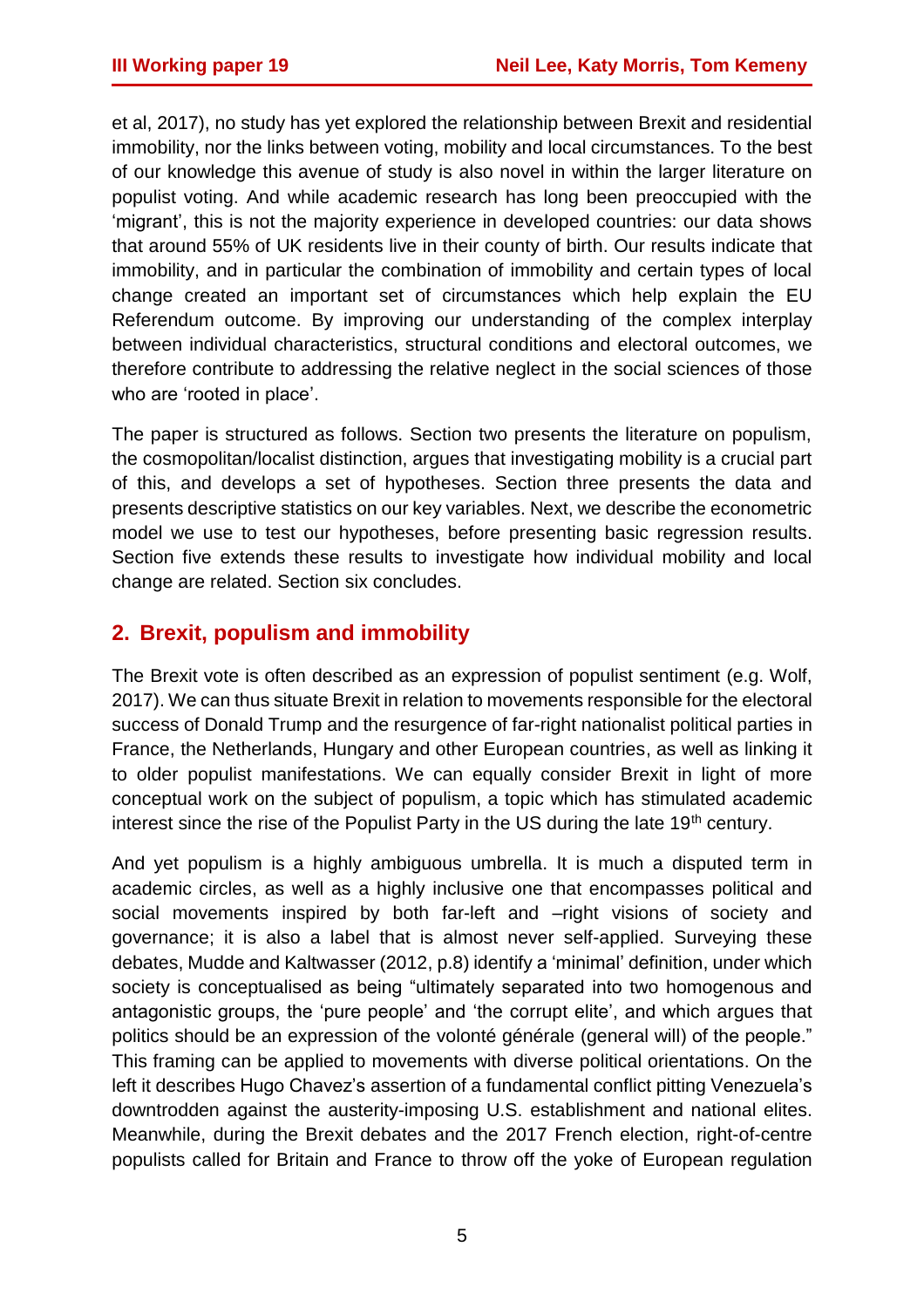and 'unaccountable Brussels bureaucrats' as keys to re-asserting 'lost' national greatness.

In a recent study, Inglehart and Norris (2016) argue that populism as expressed in Brexit and the election of Donald Trump occupies a space orthogonal to left and right distinctions, lying instead at one end of a continuum whose opposing pole is cosmopolitanism, which "refers to the idea that all humans increasingly live and interact within a single global community, not simply within a single polity" (p.7). This distinction harkens back to Merton's (1957) study of influential individuals in smalltown America, conducted during the second world war. Merton's cosmopolitans distinguished themselves from 'locals' by the spatial extent of perceived community and social networks; by their weaker commitment to their present narrow geographical location. He also found that cosmopolitans relied on knowledge as a key to influence, while locals valued personal contact above all.

Merton's observations, and the larger distinction between cosmopolitanism and localism are germane in unpacking Brexit and other recent populist upswells. One way to understand recent populist movements is to view them as a rejection of a cultural and economic order that emerged after the end of Fordism, the oil crisis, and the collapse of the Bretton Woods international system, as well as out of the countercultural revolutions of the 1960s. This regime was marked by the widespread liberalization of rules governing trade and finance, the rise of dominant multinational firms, a twofold increase in the number of global migrants, as well as the introduction of new and highly disruptive technologies. These and other forces created a considerably less locally-bound world, in which the nation state lost the privileged position it held in the era of the Bretton Woods compromise in managing the economy, as well as its singular role in shaping defining identity and culture (Ong, 1999; Rodrik, 2017).

In cultural terms, populist movements assert their relevance as a response to a broken social compact between 'the people' and elites, as the latter have promulgated a vision of society marked by what Inglehart and Norris (2016, p. 3) call the "cultural escalator", whereby values have become increasingly re-centred around a vision of an immigrantfriendly multicultural society that embraces progressive movements aiming to expand environmental protection and promote various forms of human rights (women's; LGBTQ, etc). This suggests cleavages between generations, as well as regularities in terms of individuals' orientation towards political liberalism and immigration that were strongly articulated during the campaign for Brexit.

Economics represents a second key explanation for the rising demand for populist politics. In high wage countries, a confluence of factors generated strong distributional effects that have conferred relative rewards in terms of employment prospects and pay upon workers with higher levels of skill and education. Put simply, the gaps between winners and losers have grown too large. The economic forces expanding these gaps may include shifting comparative advantage in high-wage countries and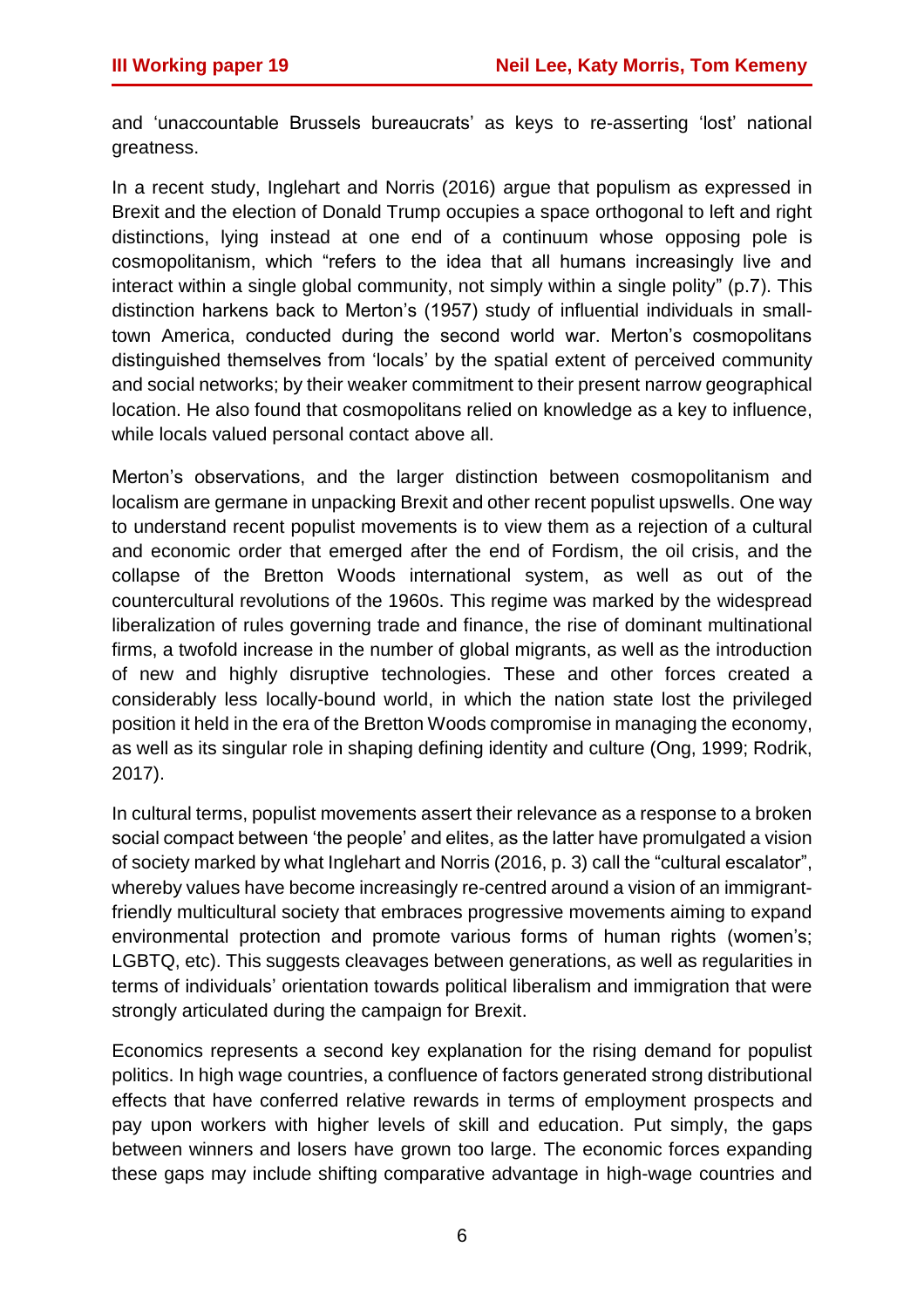consequent Stolper-Samuelson-type distributive effects (Autor et al., 2014; Kemeny et al., 2015); skill-bias in the direction of technological change (Autor et al., 2003); an insufficient supply of educated workers (Goldin and Katz, 2009); slowing productivity growth (Gordon, 2012); low-skill immigration (c.f. Peri and Yasenov, 2016; Borjas, 2015; Nickell and Salaheen, 2015); the unequal effects and recovery from the Great Recession (Crescenzi et al, 2016); the public economics of austerity (Vasilopoulou et al, 2014); and, in certain countries at least, persistent unemployment (Blanchard and Summers, 1987). Populist movements have found fertile ground for arguments blaming globally-oriented cosmopolitan elites for their disregard for those in the national polity whose economic circumstances have been weakened by these trends.

Moreover, as a consequence of the highly spatially-uneven nature of many of these distributional effects, contemporary populism is also 'local' in a specific geographical sense. In many countries, it pits highly-mobile cosmopolitan elites operating in networks of large, high-wage urbanised areas against less-well-educated workers inhabiting smaller, peripheral places. This is not to say that all high-skill workers have sorted into large agglomerations while lower-skill workers are uniformly found in smaller places; nor is it an assertion that all larger cities have done well over this period. Rather, it describes clear patterns of sorting of high-skill workers to high-wage, high-cost, and consequently high-amenity cities since 1980 (Diamond, 2016), which, in the US at least, also tend to offer additional rewards in the form of increased intergenerational mobility (Chetty et al, 2014), suggesting a growing gap between a small number of thriving urban locations and the rest of the economy.

Put another way, a good number of peripheral economic locations continue to suffer what Gunnar Myrdal (1957) described as 'backwash' effects: being on the losing end of agglomeration economies, these places become progressively emptied of capital and skilled jobs. Individuals who remain are less likely to have the resources, ability or desire to move to locations offering greater opportunity. They are also more likely to be locally-oriented in terms of their investments in knowledge and social capital (Gordon, 2017). In short, in the 21<sup>st</sup> century, Merton's locals and cosmopolitans are increasing (though not exclusively) found in different places. This sorting links cultural and economic factors, as locals and cosmopolitans are increasingly cut off from one another, reinforcing existing tendencies and limiting opportunities for mutual understanding. This account finds considerable anecdotal support, not least in the fact that support for Brexit, Trump, Marine le Pen and others tends to be strongest in lesssuccessful and/or smaller cities, and especially in non-urban areas.

The migration flows described above have important implications for economic geography, but should not be overstated. Compared to the United States, interregional migration flows in the UK are relatively small and declining (McCann, 2016; Clarke, 2017). They are also highly selective, with certain groups – particularly university graduates – being most likely to move, and are often associated with other factors such as risk-taking behaviour. In the UK, declining inter-regional migration has been the response to several trends including reduced employment rate differentials (Clarke, 2017). But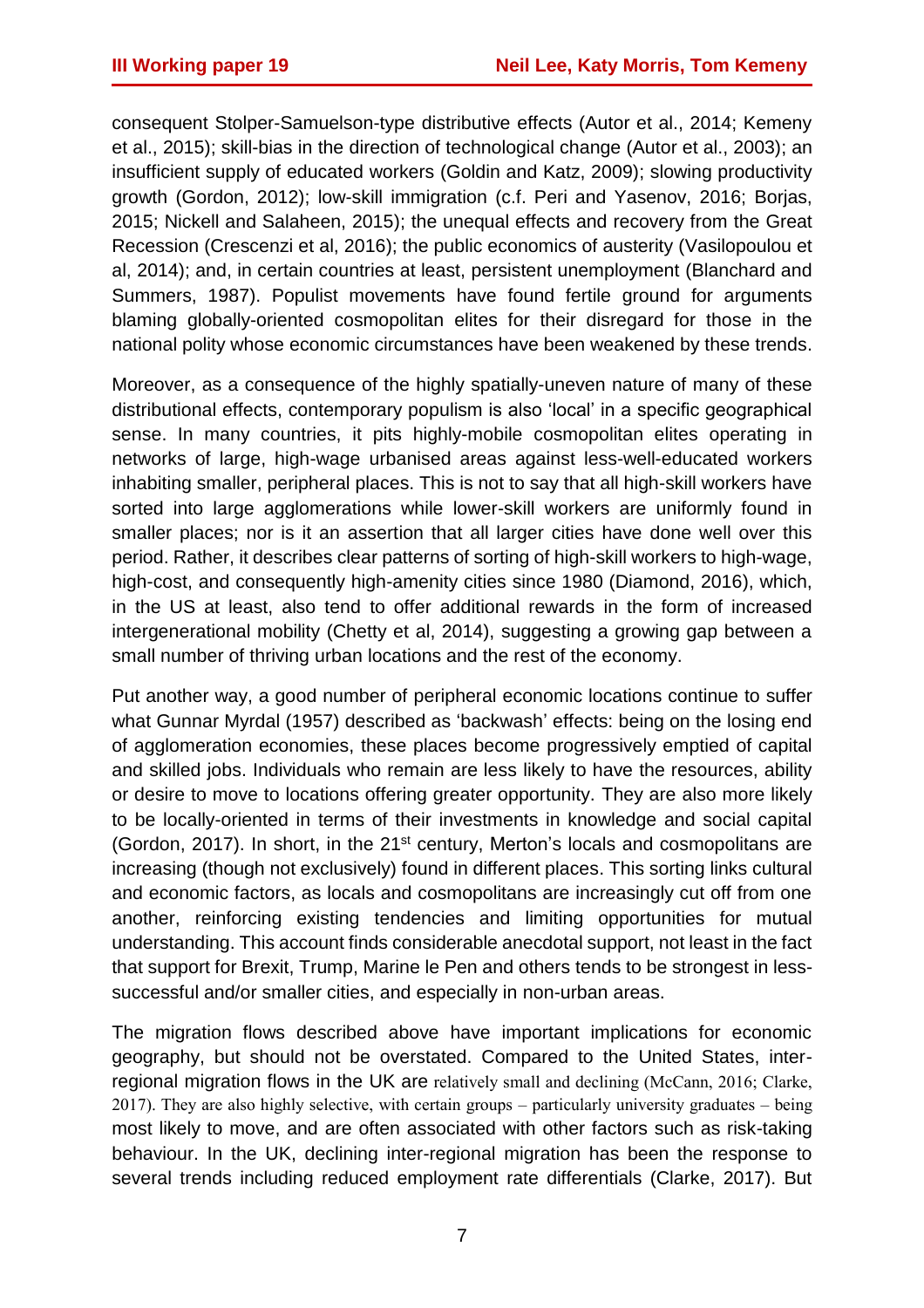migration is a cultural act, which is only partly determined by economic considerations: family and friends form a sort of location-specific human capital (Green, 2017; Gordon, 2017).

In his popular book on the Brexit vote, David Goodhart's (2016) memorably, if controversially, captures these cleavages, distinguishing between 'Anywheres' and 'Somewheres'. Goodhart's 'Anywheres' are educated elites whose identities are not strictly tied to any particular local community, or even Britain, and this group is seen to have dominated politics and culture for decades. These elites are said to have overwhelmingly voted to remain in the European Union. Meanwhile, 'Somewheres' – with strongly place-bound identities and associations – voted to leave the European Union, responding to both their local experience of recent uneven economic development and immigration, as well as the perception that elites in London are out of touch with their values.

A growing number of scholarly studies are using data to understand the Brexit vote, and these tend to be framed by the broader debates around populism that we sketch above. The most rigorous use individual-level data to identify the relationship between voting patterns and individual demographic and psychographic features. Results thus far support the full range of populist narratives, though specific emphases differ. For instance, using pre-referendum British Election Survey (BES) data that recorded individuals' voting intention, Hobolt (2016) finds evidence consistent with both cultural and economic themes. Older, less-educated, and lower-income respondents were more likely to intend to vote for Brexit, as were those who expressed more concern about immigration and multiculturalism. Using the same dataset, Antonucci et al., (2017) find a nonlinear relationship between voting Leave and both education and income, with voters with moderate levels of income and education being more likely to vote for Brexit than those with very low or higher levels. Also using BES, Colantone and Stanig (2016) find a robust positive relationship between regional vulnerability to import competition and the intention to vote for Brexit, a finding that fits with recent evidence linking populism to trade exposure in the United States (Autor et al, 2016). One might go some way towards reconciling these two papers' findings with reference to work on job polarisation that confirms this 'hollowing out' effect in various economies (Goos et al. 2009).

A range of studies examine the role played by international migration in the EU referendum. Colantone and Stanig (2016) conclude that stocks and flows of immigrants in NUTS 3 regions are unrelated to voting intention, a finding that stands in direct contrast to that found by Goodwin and Milazzo (2017), who use more disaggregated parliamentary constituencies. Using the Essex Continuous Monitoring Survey, Clarke et al (2017) show that individual perceptions played an important role in shaping voting patterns. Specifically, individuals' perceptual tradeoffs between immigration and terrorism, and between the economy and global influence were important in shaping voting patterns, as were assessments of individual political leaders in the Leave and Remain campaigns. Using data from the European Social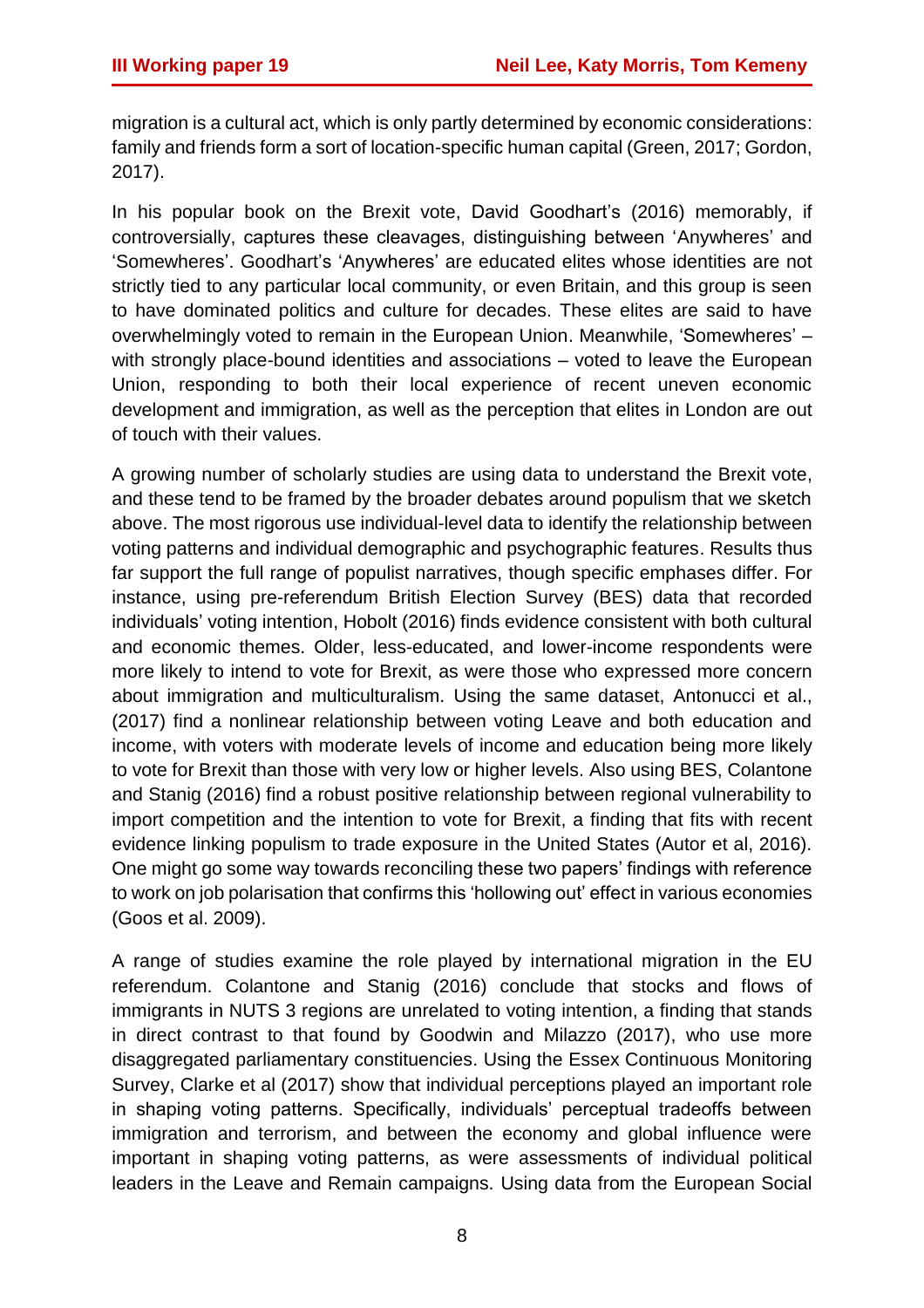Survey, Gordon (2017) also uncovers an important role for individual attitudes, in particular those towards immigrants, as well as one's educational and occupational background.

Empirical work on Brexit remains at an early stage, and many important questions remain unanswered. The focus of this paper is on one such unanswered question. To our knowledge, studies of Brexit and of populism more generally have not yet sought to understand how mobility – or the lack thereof – may play a role in shaping populist politics. This is true despite the fact that differences between mobile and immobile populations lie at the centre of theories of social division, linking both economic and cultural drivers of populism; these differences loom especially large in the formulation of the cosmopolitan-localist dichotomy. Indeed, cosmopolitans can only be cosmopolitan because they have reached beyond their local circumstances. In the internet age (and even before), a cosmopolitan identity might in principle be constructed through purely sedentary means, in practice there is every reason to think that, for many, actual residential mobility is involved, and that it strengthens this orientation.

It is easy to think of reasons why the experience of moving might shift political views towards a more cosmopolitan perspective: loosely, it facilitates exposure to new ideas and peoples, puts previous experiences in their wider context, and breaks up familiar references points. Mobility ought to independently influence Brexit support for a few reasons. While individuals who are immobile are more likely to have highly localised social networks, the networks of movers span more than one location (Oishi, 2010). As a consequence, we expect that stayers will have more strongly place-based identities. Movers are also more likely to travel back and forth between these locations, in the process passing through other places that provide a relative wider sense of the country as a whole. And through these networks and interactions across locations, movers are more likely to have had more encounters with different types of people (Gordon, 2017). Such experiences increase the likelihood of being exposed to different ideas. In some ways, the rationale for a mobility effect reflect a particular articulation of the idiom, 'travel broadens the mind,' in which by 'travel' we mean having lived in more than one location.

This suggests that residentially immobility individuals are more likely to support leaving the European Union. Nonetheless, it is hard to develop a causal story from mobility to voting, as mobility is both a cause and a consequence of a host of individual characteristics and political views. Ambition, a tolerance for risk, open-mindedness and other individual features both cause people to move from place to place, but may also be reinforced by the act of moving (Jokela, 2009; Zimmerman and Neyer, 2013). Moreover, since Greenwood (1997) identifies participation in higher education and obtaining employment as two of the most important drivers of internal migration in developed economies, it is plausible that mobility may both enable an improvement in human capital, and simultaneously afford entry into social networks and economic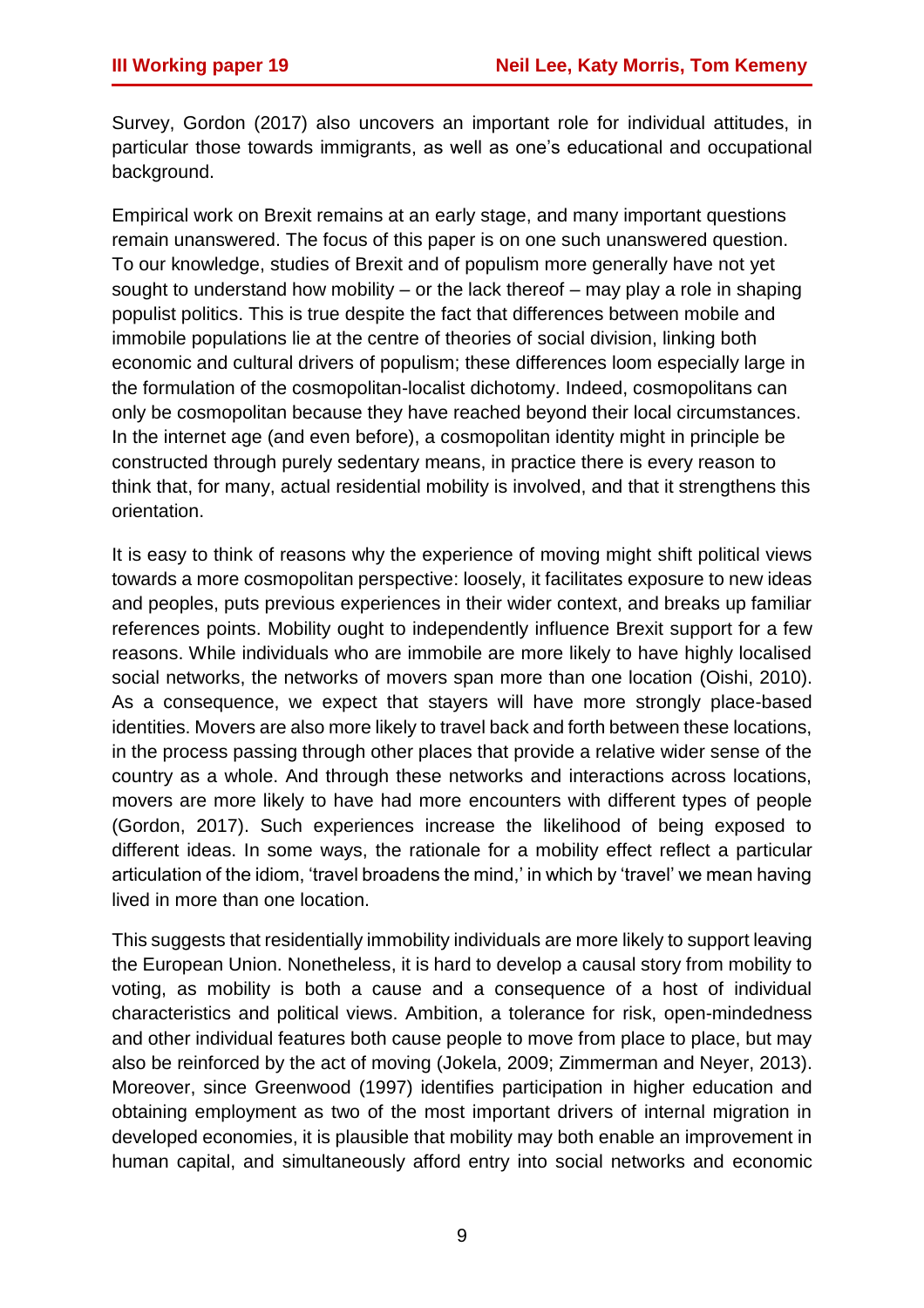opportunities that mean individuals are better positioned to succeed in the global economy. This presents a major confounding problem in identifying the causal effects of (im)mobility, one which we can only address partially by including a wide range of potential confounders as covariates.

Mobility or internal migration is driven by a complex mix of individual features and locational differences (ibid), with residential movers in the UK changing locations for diverse reasons at a range of different points in their life-cycle (ONS, 2016). On the other hand, we conjecture two ideal types of immobile people: those that select into immobility because the contemporary lived social and economic features in the counties in which they are born are not dissatisfying; and those that are 'stuck' in circumstances that are not satisfying but for whatever reason they are unable or unwilling to move to resolve them. Though locational satisfaction is likely to be driven by individual, idiosyncratic preferences, the review above suggests that locally specific experiences of globalisation and community are likely to act as conditioning forces. This bifurcation suggests the following hypothesis: the effect of immobility on support for Brexit will depend on the local extent of local economic or demographic change.

## **3. Data**

Data is drawn from Understanding Society (also known as the UK Household Longitudinal Study), a household panel survey that has followed individuals from approximately 40,000 households in the United Kingdom since 2009. Where possible, all adult (age 16 or above) members of Understanding Society households are interviewed each year; original sample members are followed if they leave their original household and new (or newly eligible) members of Understanding Society households are also added to the survey. Since Wave 2 (2010), Understanding Society has incorporated continuing participants of the British Household Panel Survey (BHPS), a similar household panel survey of around 8,000 households in the UK which began in 1991 and ran for 18 successive years. In Wave 8, Understanding Society respondents were asked the same question that was posed in the UK referendum on EU membership that took place on 23rd June 2016: 'Should the United Kingdom remain a member of the European Union or leave the European Union?' The answer to this question is our dependent variable.<sup>1</sup>

Owing to the central focus on immobility and Brexit voting preferences, the main independent variable employed in this analysis is whether a respondent was living in the same county in which they were born at the most recent interview. We set out more on how we construct this variable in Appendix A. The binary variable was generated by comparing the county in which respondents were born with the county in which they were living in at Wave 8 or, where data was missing, at Wave 7. Our

 $\overline{\phantom{a}}$ <sup>1</sup> We exclude missing responses. Note that our data is the early-access version of the Understanding Society, made available by the Institute of Social and Economic Research at the University of Essex ahead of the scheduled full release of Wave 8 data in November 2018.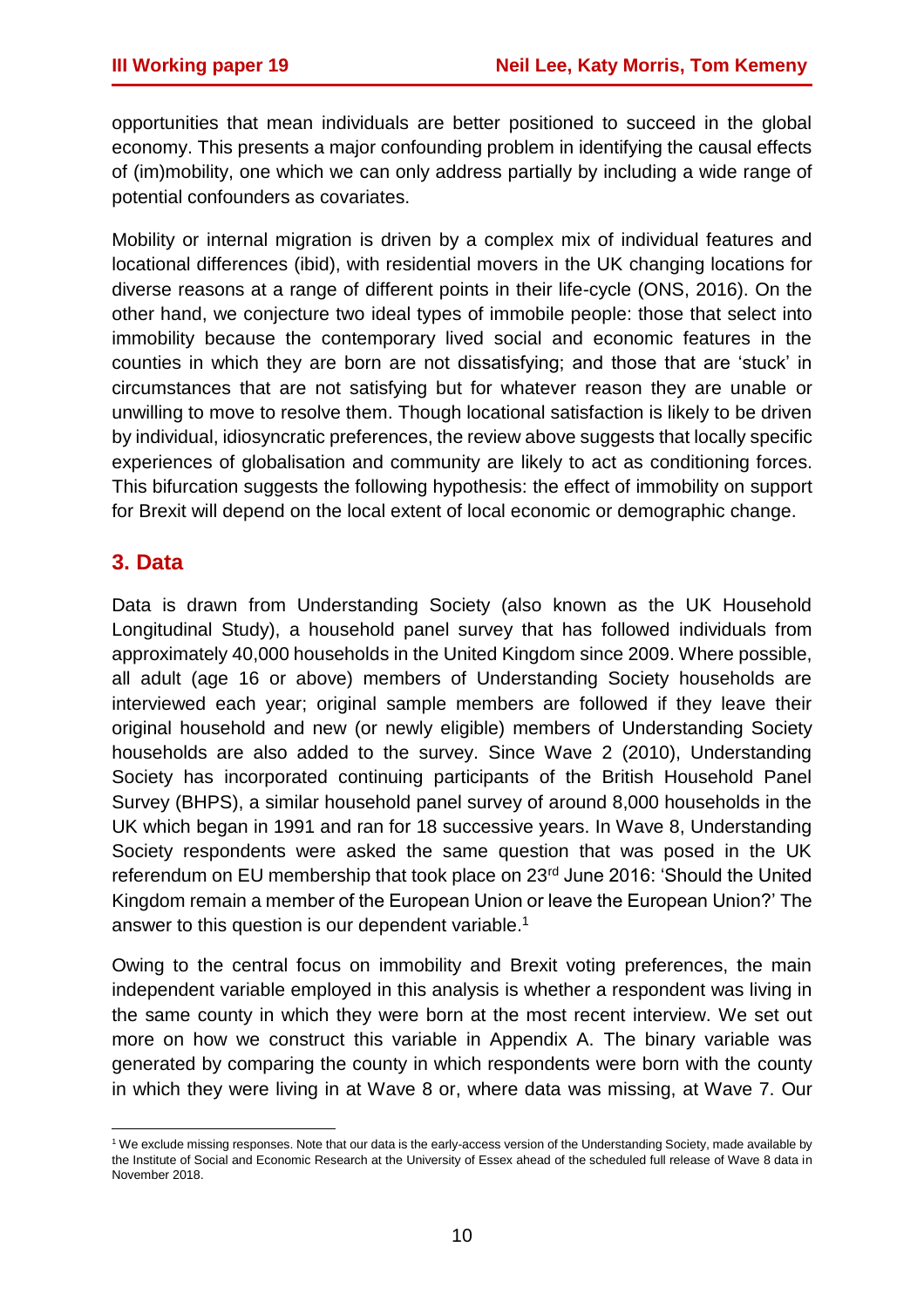main variable of interest, *immobile*, is 1 where a respondent is living in the county they were born in and 0 when not<sup>2</sup>. A small majority (55%) of our sample live in their county of birth. As we report below, we additionally consider several alternative measures of immobility.

## **Table 1. Brexit support (%) by mobility**

|                           | Mobility:              |                    |       |
|---------------------------|------------------------|--------------------|-------|
| Should the United Kingdom | Mobile (lives outside) | Immobile (lives in | Total |
| remain a member of the    | county of birth)       | county of birth)   |       |
| European Union?           |                        |                    |       |
| Yes                       | 60.0                   | 48.8               | 53.6  |
| No                        | 40.0                   | 51.2               | 46.4  |

Note:  $N = 6.221$ . Weights applied.

The bivariate relationship between Brexit support and immobility is given in table 1. For simplicity, we restrict the table to the smallest sample used in our results (that used in table 4), although this affects the results little, and use weights so the results are representative of the UK population. The results show a slight over-statement of support for remaining in the EU: 53 percent support Remain, compared to 48 percent in the actual EU Referendum. They also show a significant difference in Brexit support between the immobile and the mobile. More than half (51 percent) of the immobile support Leave, compared to just 41 percent of the mobile.

## **4. Research Design**

## *4.1 Model and methodology*

Our data is a cross-section, where the dependent variable takes the form of the question posed in the EU referendum. To separate out the impact of immobility from other potentially confounding factors, we begin by estimating a simple probit regression model. This is estimated for each individual 'i' and takes the following form:

EU Ref<sub>i =</sub>  $\alpha$  +  $\beta$ <sub>1</sub> Immobile<sub>i</sub> +  $\beta$ '<sub>2</sub> Person<sub>i</sub> +  $\beta$ '<sub>3</sub> Place<sub>i</sub> +  $\beta$ <sub>4</sub> Immobility<sup>\*</sup>Place<sub>i</sub> + ε

Where, "Immobile" is an indicator for whether the individual lives in their county of birth. "Person" is a vector of individual characteristics such as age, age<sup>2</sup>, education, gender, ethnicity, personality and political engagement. "Place" is a vector of local characteristics, of which the two most important are indicators of economic and cultural change. Most importantly here, "Immobility\*Place" is the linear interaction term

 2 It is not possible to identify the age at which those who are not living in the same county in which they were born moved from the Understanding Society data. The 0 (mover) category thus includes respondents who moved as children and respondents who moved as adults, the common denominator being they have lived in more than one county and been exposed to more than one local context since birth, in contrast to immobile respondents.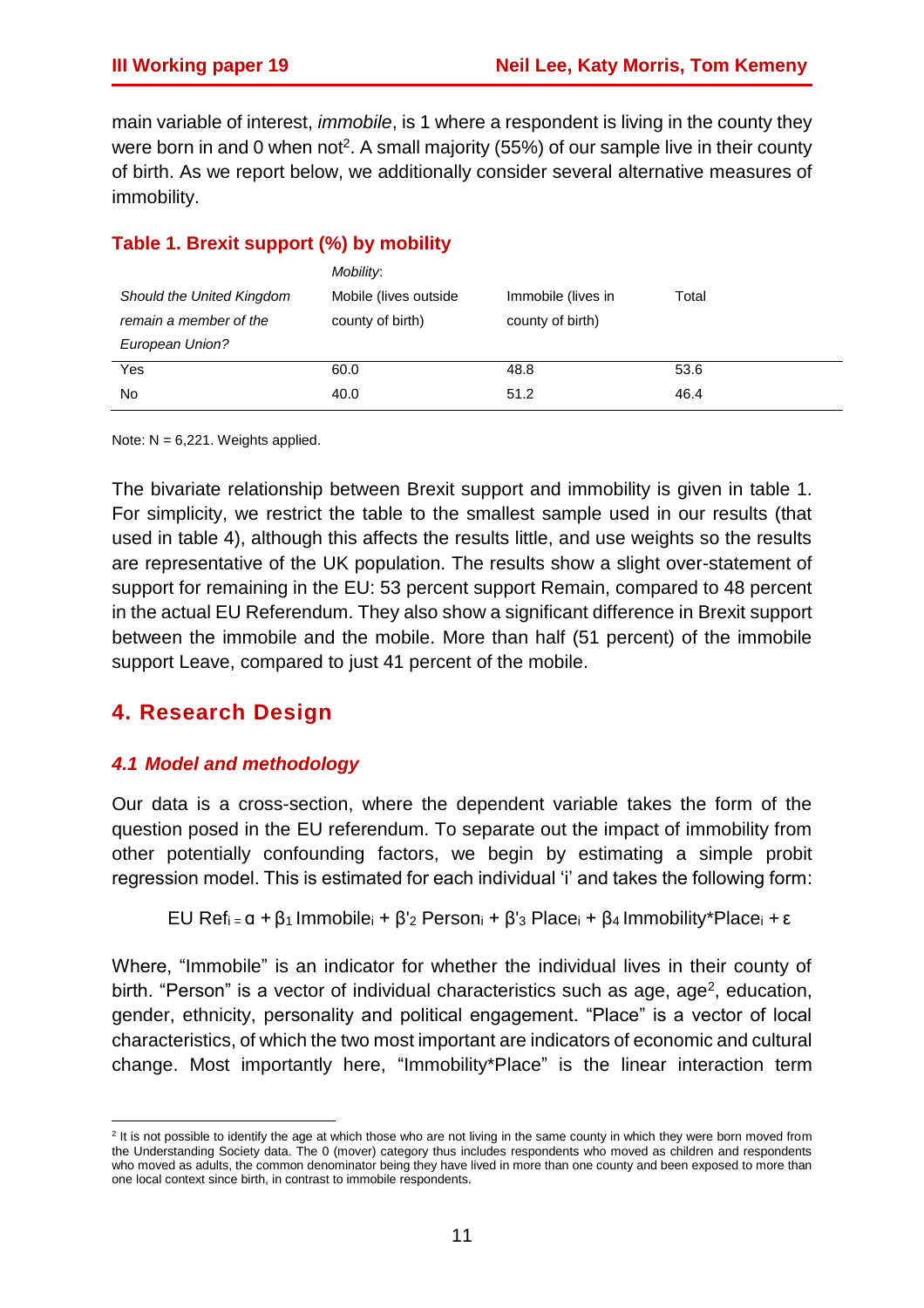between individual mobility and our two measures of local change drawn from UK Nomis.

## *Control variables*

To motivate our control variables, we draw on the literature on the determinants of populist voting (see Inglehart and Norris, 2016, or Antonnuci et al., 2017). First, we include a set of variables for the basic demographic characteristics of individuals. Males were generally seen as more likely to support Brexit, so we include a control for gender. Age was also significant, with older voters generally being more likely to support Leave up to a certain point, beyond which older voters were more likely to support Remain. We control both for age and, owing to the differential effect with increasing age, also use a quadratic term. We also include an ethnicity variable to reflect the fact that whites have tended to be more Eurosceptic than members of ethnic minorities. Data on income in the early release data have a large number of missing observations, so instead we include controls for both income satisfaction and life satisfaction.

Educational attainment is seen as a critical determinant of populist views, with those holding lower educational qualifications being more likely to be pro-Brexit. In the present context, education is doubly crucial, since those with higher qualifications are also more likely to be mobile, owing in part to the residential model of higher education in the United Kingdom. We therefore include controls for four major educational categories: below GCSE level; GCSE or equivalent; A-Level or equivalent; and undergraduate degree or higher. To account for the fact that Understanding Society Wave 8 fieldwork spanned the EU referendum vote and that public knowledge of the outcome may have altered responses to the EU membership question posed in Wave 8, we incorporate a binary variable which denotes whether the respondent was interviewed before or after 23rd June 2016. Summary statistics and definitions for these variables are included in table 2.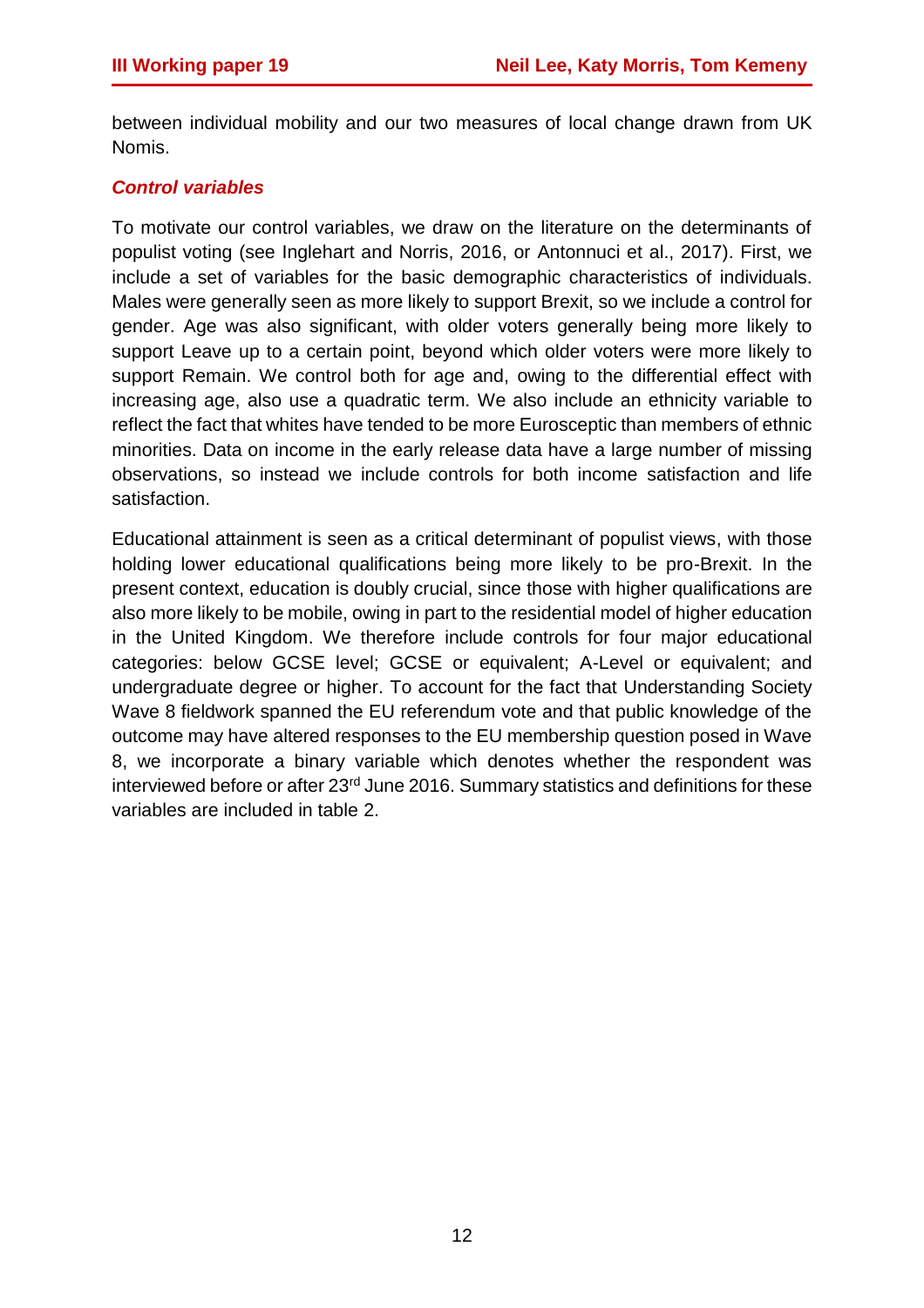| <b>Variable</b>               | <b>Definition</b>                                                                       | Mean  | Std. Dev. | Min | Max            |
|-------------------------------|-----------------------------------------------------------------------------------------|-------|-----------|-----|----------------|
| UK should leave the           | Answers yes to: "Should the United<br>Kingdom remain a member of the<br>European Union? |       |           |     |                |
| European Union                |                                                                                         | 0.46  | 0.50      | 0   | 1              |
| Lives in county of birth      | Lives in county in which they were born<br>All named best friends live less than 5      | 0.56  | 0.50      | 0   | $\mathbf{1}$   |
| Local best friend             | miles away                                                                              | 0.28  | 0.45      | 0   | $\mathbf{1}$   |
| Local mother                  | Mother lives < 30 minutes away                                                          | 0.28  | 0.45      | 0   | 1              |
| Stayer-returner               | Has lived outside county in lifetime of<br>survey, but now in county of birth           | 0.04  | 0.20      | 0   | 1              |
| Verbal ability                | Verbal fluency: Count of correct answers<br>(from 49)                                   | 23.15 | 6.32      | 0   | 49             |
| Numeric ability               | Numeric ability: Count of items answered<br>correctly (from 5)                          | 3.77  | 1.04      | 0   | 5              |
| Agreeableness                 | Big 5 Personality trait: Agreeableness                                                  | 5.60  | 1.02      | 1   | $\overline{7}$ |
| Conscientiousness             | Big 5 Personality trait:<br>Conscientiousness                                           | 5.45  | 1.08      | 1   | 7              |
| Extraversion                  | Big 5 Personality trait: Extraversion                                                   | 4.61  | 1.28      | 1   | $\overline{7}$ |
| Neuroticism                   | Big 5 Personality trait: Neuroticism                                                    | 3.60  | 1.41      | 1   | $\overline{7}$ |
| Openness                      | Big 5 Personality trait: Openness                                                       | 4.63  | 1.27      | 1   | $\overline{7}$ |
|                               | Believes the husband should earn, wife                                                  |       |           |     |                |
| Traditional                   | should stay at home<br>don't have a say in what government                              | 0.38  | 0.48      | 0   | 1              |
| Government                    | does<br>environmental crisis has been                                                   | 1.20  | 0.86      | 0   | $\overline{c}$ |
| Environmental scepticism      | exaggerated                                                                             | 1.03  | 0.79      | 0   | $\overline{c}$ |
| officials                     | public officials don't care                                                             | 1.27  | 0.80      | 0   | $\overline{c}$ |
| Male                          | Male gender                                                                             | 0.48  | 0.50      | 0   | 1              |
| White                         | White ethnicity                                                                         | 0.96  | 0.19      | 0   | 1              |
| Mixed                         | Mixed ethnicity                                                                         | 0.01  | 0.09      | 0   | 1              |
| Asian                         | Asian ethnicity                                                                         | 0.02  | 0.13      | 0   | 1              |
| <b>Black</b>                  | <b>Black ethnicity</b>                                                                  | 0.00  | 0.07      | 0   | 1              |
| Other                         | "Other" ethnicity                                                                       | 0.00  | 0.04      | 0   | 1              |
| Age                           | Age                                                                                     | 50.25 | 17.27     | 20  | 100            |
| Age Squared                   | Age squared                                                                             | 2,821 | 1,808     | 400 | 10000          |
| Sampled before<br>referendum  | Sampling occurred before the<br>referendum vote (23rd June 2016)                        | 0.42  | 0.49      | 0   |                |
| Employed                      | Employed at time of 2016 interview                                                      | 0.62  | 0.49      | 0   | 1              |
| Unemployed                    | Unemployed at time of 2016 interview                                                    | 0.03  | 0.17      | 0   | 1              |
| Inactive                      | Inactive at time of 2016 interview                                                      | 0.06  | 0.24      | 0   | 1              |
| Retired                       | Retired at time of 2016 interview                                                       | 0.26  | 0.44      | 0   | 1              |
| Student                       | Student at time of 2016 interview                                                       | 0.01  | 0.12      | 0   | 1              |
| No qualifications             | Highest qualification: No qualification                                                 | 0.27  | 0.44      |     |                |
| <b>GCSE</b>                   | Highest qualification: GCSE or equivalent                                               | 0.27  | 0.44      | 0   | 1              |
| A Level                       | Highest qualification: A-level                                                          | 0.11  | 0.32      | 0   | 1              |
|                               | Highest qualification: Degree or                                                        | 0.37  | 0.48      | 0   | 1              |
| Degree<br>Income satisfaction | equivalent<br>Self-reported satisfaction with income                                    | 4.92  | 1.57      | 1   | 7              |
| Life satisfaction             | Self-reported satisfaction with life                                                    | 5.27  | 1.41      | 1   | $\overline{7}$ |

## **Table 2. Variable definitions and summary statistics**

Note: 6,221 Observations. Source for all reported variables is Understanding Society, various waves.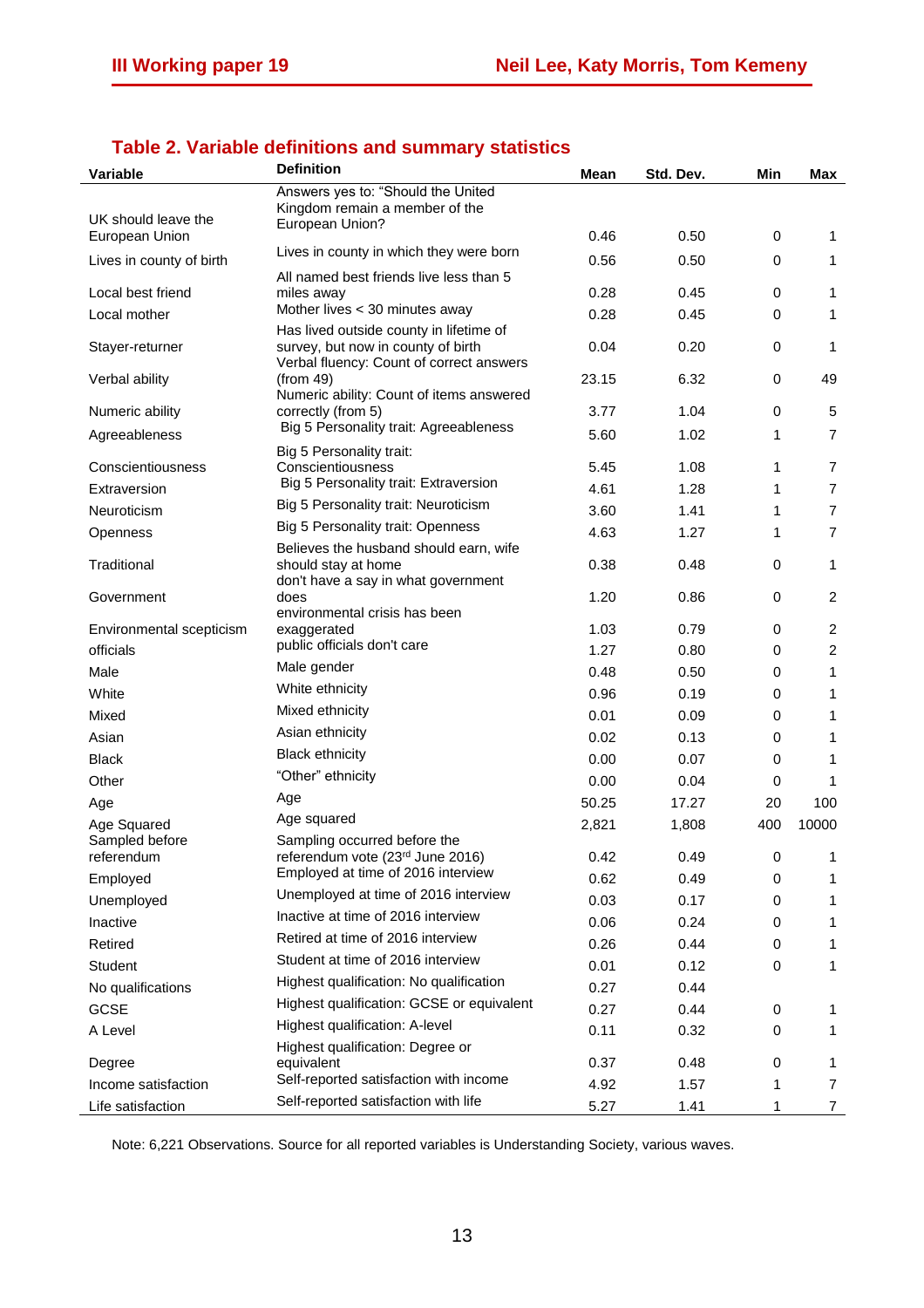## **4.2 Basic results**

Table 3 summarises the results of our basic regression model. This shows that people living in their county of birth are more likely to be pro-Brexit and that this relationship holds when we control for basic personal characteristics (age, ethnicity) and broader personal characteristics (education, labour force status and both income and life satisfaction). Figure 1 considers the average marginal effects. This shows that, on average, the immobile were 10 percent more likely to have pro-Brexit beliefs, after controlling for basic individual characteristics. While this is not the most important variable in our model (the average marginal effect for having a degree is a 20% decrease in probabilities), it is relatively robust across specifications and consistently statistically significant.

# $(1)$   $(2)$   $(3)$ Dependent variable: Believes UK should leave the European Union Lives in county of birth  $0.279***$  0.236\*\*\* 0.324\*\*\* (0.0367) (0.0387) (0.0536) Sample Full Full Full Full Only those who voted in 2016 Controls No Yes Yes

Observations 6,221 6,221 3,457

## **Table 3. Impact of immobility on Brexit support, probit regression results**

Note: Estimated as probit regression results with robust standard errors. Weights applied. Controls used in columns 2 and 3: Gender, 5 Ethnic Categories, Age, Age<sup>2</sup>, whether sampled before Brexit, labour force status (employed, retired, student, unemployed, inactive), education, life satisfaction, income satisfaction and Government Office Region. Note that regression coefficients without restricting sample to those used in all regressions are very similar: for column 1, beta=0.231026, (n = 10,014), for column 3, beta = 0.2284 (n = 7,290)

Our control variables also provide some insights into the demographics of the Brexit vote. Ethnically white people were more likely to favour Brexit, as were older people although the effect declines. Most likely reflecting a combination of increasingly close polls in the run-up to the vote and sample response bias, those sampled before the vote were less likely to be pro-Brexit than those afterwards. In addition, those with higher income satisfaction were less likely to be pro-Brexit; those with higher life satisfaction more likely. Education was a strong predictor of Brexit support. That the immobility effect holds when controlling for educational attainment is particularly noteworthy given the established association between higher educational attainment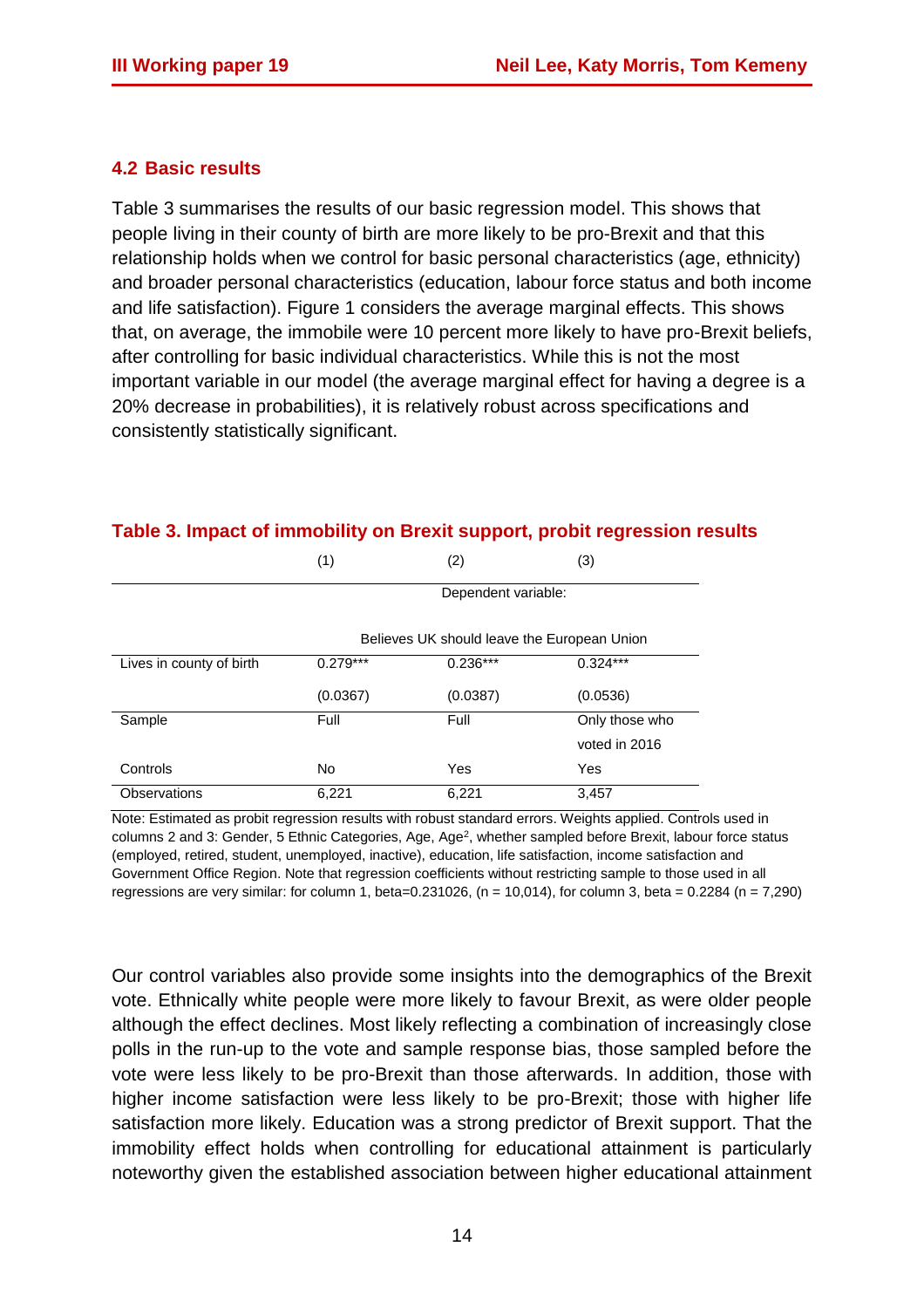and mobility in the United Kingdom (Green, 2017). The implication of table 3 is that among respondents with the same levels of educational attainment (for example those with no or low qualifications), those who were living in their county of birth were more likely to be pro-Brexit than those who have moved at some point in their life. In other words, immobility appears to shape voting preferences over and above the effect of educational attainment.

## **Figure 1. Average marginal effects (with 95% confidence intervals) of impact of living in county of birth on Brexit beliefs**



Note: Each model presents the average marginal effect of the impact of immobility (defined as living in county of birth) on belief that Britain should leave the European Union. Models specified as in table 3, with controls for Gender, 5 Ethnic Categories, Age, Age<sup>2</sup>, whether sampled before Brexit, labour force status (employed, retired, student, unemployed, inactive), education, life satisfaction, income satisfaction and Government Office Region.

## **4.3 Testing other explanations: Psychology, values, social networks and mobility**

There are several obvious channels through which immobility might be associated with populist voting. Other literature has suggested that factors such as individual values or personal psychology may influence voting intentions (see Kaufman, 2016, for example). These will be highly inter-related with mobility with causality running both ways. For example, more psychologically open individuals might be more likely to move; but movement will make individuals more psychologically open. In table 4 we incorporate a series of potentially confounding variables into our model, taken from earlier waves of Understanding Society, to test whether these affect the impact of immobility on pro-Brexit beliefs. While we cannot be perfectly confident in arguing that results indicate an independent causal role for immobility in shaping Brexit support,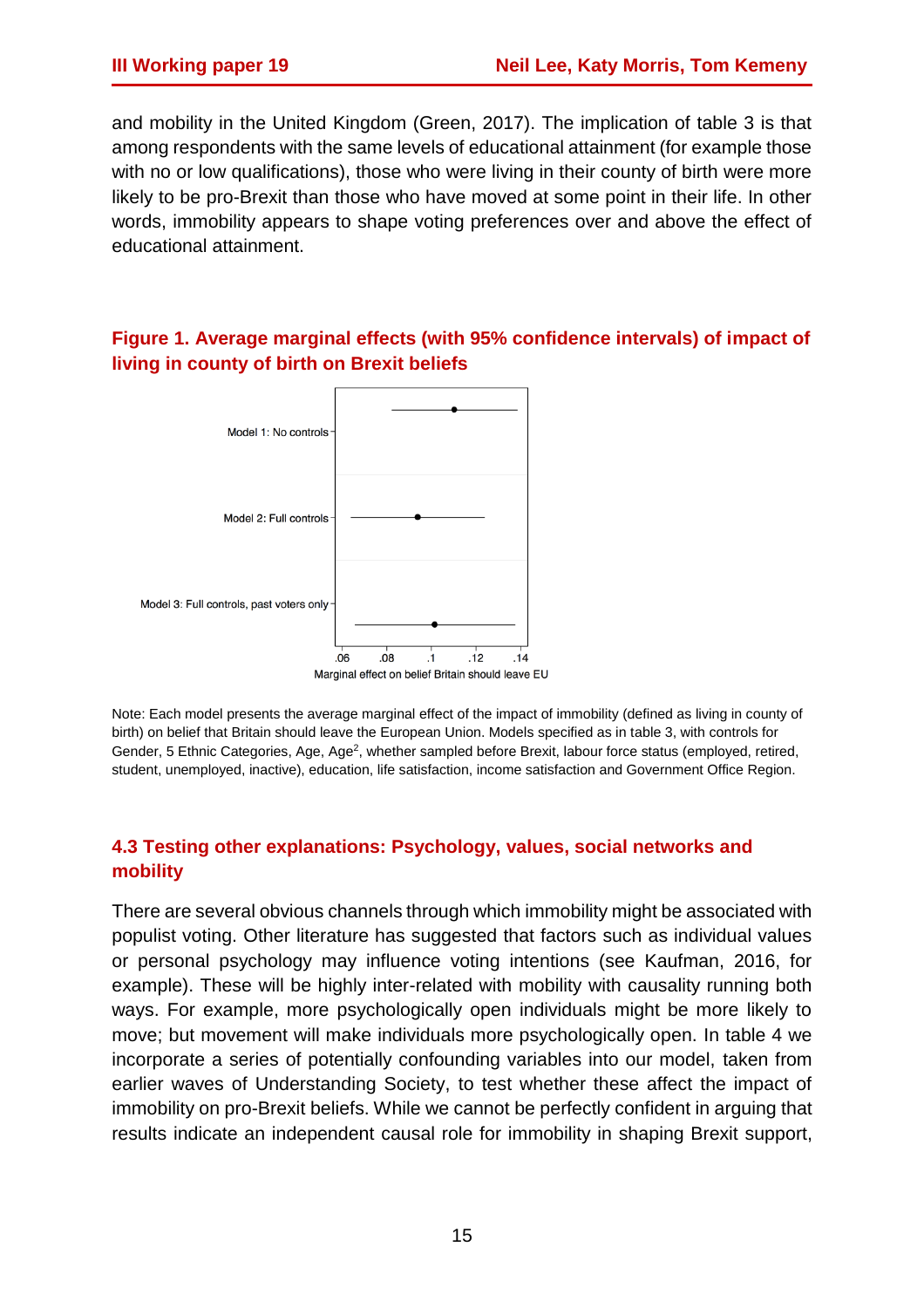$\overline{\phantom{a}}$ 

controlling for these factors helps isolate the distinct effect of mobility, independent of its impact on these. 3

|                  |                               | (1)                                                                | (2)             | (3)                     | (4)            |  |
|------------------|-------------------------------|--------------------------------------------------------------------|-----------------|-------------------------|----------------|--|
|                  |                               | Dependent variable:<br>Believes UK should leave the European Union |                 |                         |                |  |
| Area             | Variable                      |                                                                    |                 |                         |                |  |
| Immobility       | Lives in county of birth      | $0.244***$                                                         | $0.260***$      | $0.216***$              | $0.207***$     |  |
|                  |                               | (0.0408)                                                           | (0.0407)        | (0.0411)                | (0.0417)       |  |
| Cognitive test   | Verbal ability                | $-0.00830**$                                                       |                 |                         | $-0.00437$     |  |
|                  |                               | (0.00324)                                                          |                 |                         | (0.00333)      |  |
|                  | Numeric ability               | $-0.0928***$                                                       |                 |                         | $-0.0701***$   |  |
|                  |                               | (0.0220)                                                           |                 |                         | (0.0228)       |  |
| Psychology       | Agreeableness                 |                                                                    | $-0.0823***$    |                         | $-0.0679***$   |  |
|                  |                               |                                                                    | (0.0205)        |                         | (0.0210)       |  |
|                  | Conscientiousness             |                                                                    | $0.0521***$     |                         | $0.0437**$     |  |
|                  |                               |                                                                    | (0.0199)        |                         | (0.0205)       |  |
|                  | Extraversion                  |                                                                    | $0.0329**$      |                         | 0.0222         |  |
|                  |                               |                                                                    | (0.0155)        |                         | (0.0158)       |  |
|                  | Neuroticism                   |                                                                    | $-0.0126$       |                         | $-0.0123$      |  |
|                  |                               |                                                                    | (0.0147)        |                         | (0.0152)       |  |
|                  | Openness                      |                                                                    | $-0.0837***$    |                         | $-0.0573***$   |  |
|                  |                               |                                                                    | (0.0159)        |                         | (0.0165)       |  |
| Values / beliefs | Husband should earn, wife     |                                                                    |                 |                         |                |  |
|                  | should stay at home           |                                                                    |                 | $0.164***$              | $0.152***$     |  |
|                  | Don't have a say in what      |                                                                    |                 | (0.0405)                | (0.0407)       |  |
|                  | government does               |                                                                    |                 | $0.140***$              | $0.127***$     |  |
|                  |                               |                                                                    |                 | (0.0282)                | (0.0286)       |  |
|                  | Environmental crisis has been |                                                                    |                 |                         |                |  |
|                  | exaggerated                   |                                                                    |                 | $0.264***$              | $0.251***$     |  |
|                  |                               |                                                                    |                 | (0.0252)<br>$0.144***$  | (0.0254)       |  |
|                  | Public officials don't care   |                                                                    |                 |                         | $0.137***$     |  |
|                  |                               | $-0.299$                                                           | $-0.0829$       | (0.0304)<br>$-1.625***$ | (0.0305)       |  |
|                  | Constant                      |                                                                    |                 |                         | $-0.952***$    |  |
|                  |                               | (0.244)                                                            | (0.286)         | (0.245)                 | (0.312)        |  |
|                  | Controls                      | Yes                                                                | Yes             | Yes                     | Yes            |  |
|                  | Observations<br>Pseudo R2     | 6,221<br>0.0881                                                    | 6,221<br>0.0912 | 6,221<br>0.123          | 6,221<br>0.130 |  |
|                  |                               |                                                                    |                 |                         |                |  |

#### **Table 4. Immobility and Brexit support – alternative explanations, 2016**

Estimated as a probit regression with robust standard errors. Unreported controls are for gender, age, age<sup>2</sup>, ethnicity, if interviewed before Referendum, education, labour force status and region. Robust standard errors in parentheses. Marginal effect for "Lives in county of birth" is 0.07 in column 4. \*\*\* p<0.01, \*\* p<0.05, \* p<0.1

A first concern is that there may be some unobserved factor related to cognitive ability which survives even once we include educational controls (for example, some

 $3$  We do attempt to show a causal effect using an instrumental variable (IV) approach based on birth order, following the intuition that first born children are likely to move further from home. Unfortunately, while our results suggest a positive relationship between immobility and Brexit, the instrument is weak.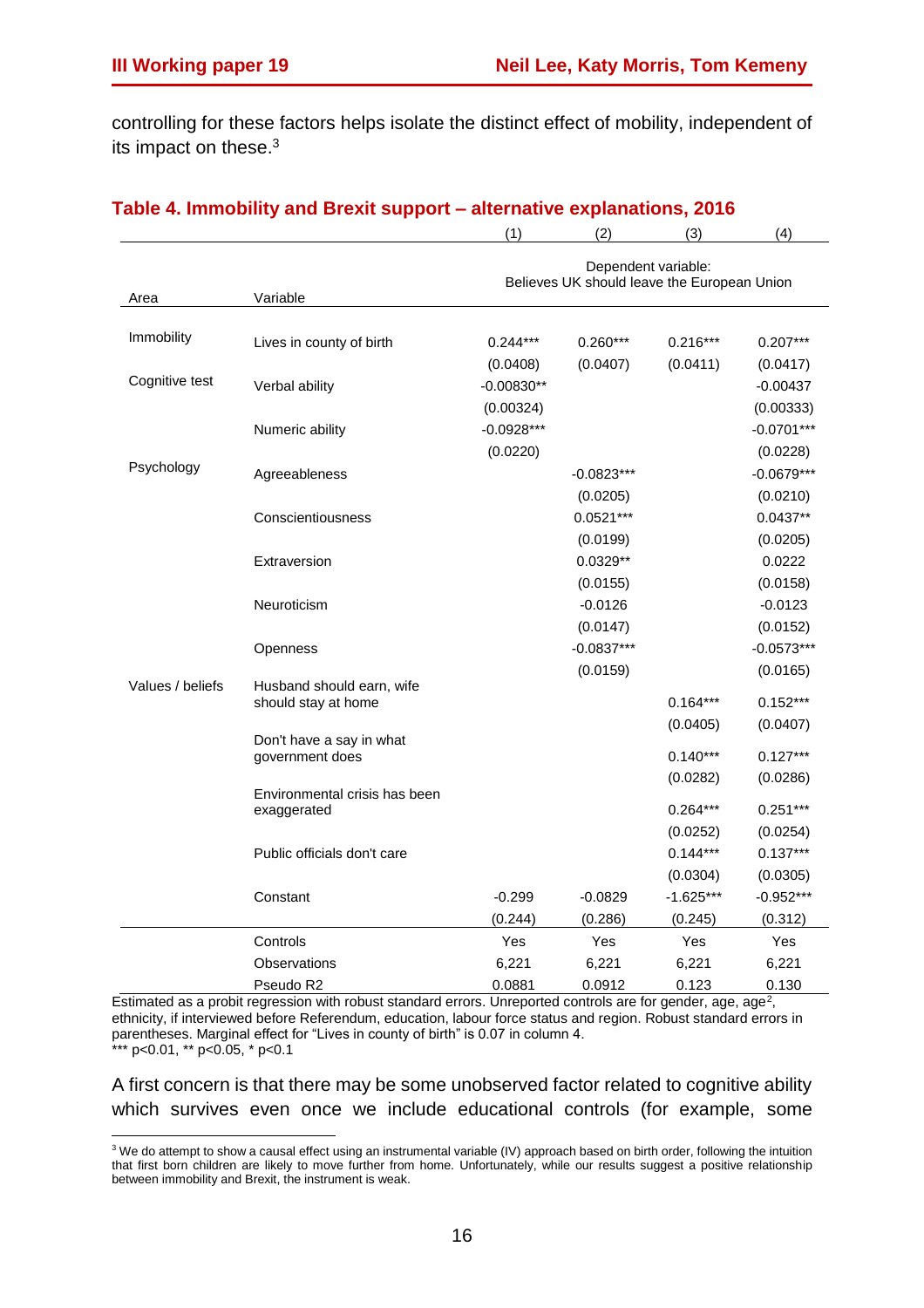significant difference between GCSE grades or the quality of degree level qualifications). We address this by introducing two indicators for cognitive testing taken from an earlier wave of the data: one of which controls for numeric ability and another for verbal recollection. These are a scale where a higher positive value indicates a higher number of correct answers in a cognitive test (note the two variables have different scales). These are introduced in model 1, but including these variables does not seem to influence the basic result, and our variable for immobility remains statistically significant with a similar coefficient.

Psychological factors are a second potential explanation. These have been seen as important in explaining populist votes such as Brexit (Obschonka et al., 2017; Garretsen et al., 2017). Moreover, migration decisions are partly explained by individual psychology (Rentfrow et al., 2008). To account for this, we use indicators of the established "Big Five" indicators of personality traits (see Barrick and Mount, 1991). These are: Conscientiousness – associated with hard work, organisation and task completion; Extraversion – being outgoing, sociable and assertive; Openness – capturing originality, creativity and open to new ideas; Agreeableness – which captures kindness and trust, and; Neuroticism – if the individual is worried and tense. Each of these is a scale between  $1 - 7$ , with a set of sub-questions are used to establish an overall indicator. These are introduced in model 2. They show that psychological factors did matter for Brexit beliefs - Conscientiousness and Extraversion are positively related to being pro-Brexit, while Openness and Agreeableness are negatively so. These individual level findings are very similar to the local authority level study of Garretsen et al. (2017). However, our coefficient for immobility changes little even once we control for psychology.

Finally, the argument has been made repeatedly that values mattered in the Brexit vote. For example, Kaufmann (2016) argues that differences in values were the main dividing line between remain and leave voters. To rule this out, model 3 includes four indicators which reflect individual values or belief. These are the extent to which people believe four statements related to gender differences in the home, their power to influence government, scepticism about climate change and the intentions of public officials. While they show clear evidence that values matter, with all four beliefs positively and statistically significantly related to pro-Brexit views, immobility seems to matter even with these controls.

Finally, in model 4 we include variables for psychology, cognitive ability, beliefs / values together. The headline remains similar: regardless of controls used, the variable for immobility is positive and statistically significant. To quantify this effect, we compute the average marginal effect. This shows that even when controlling for many of the potential mechanisms through which living in county of birth might influence support for Brexit, it is still associated with a 7 percent higher probability of support for Brexit.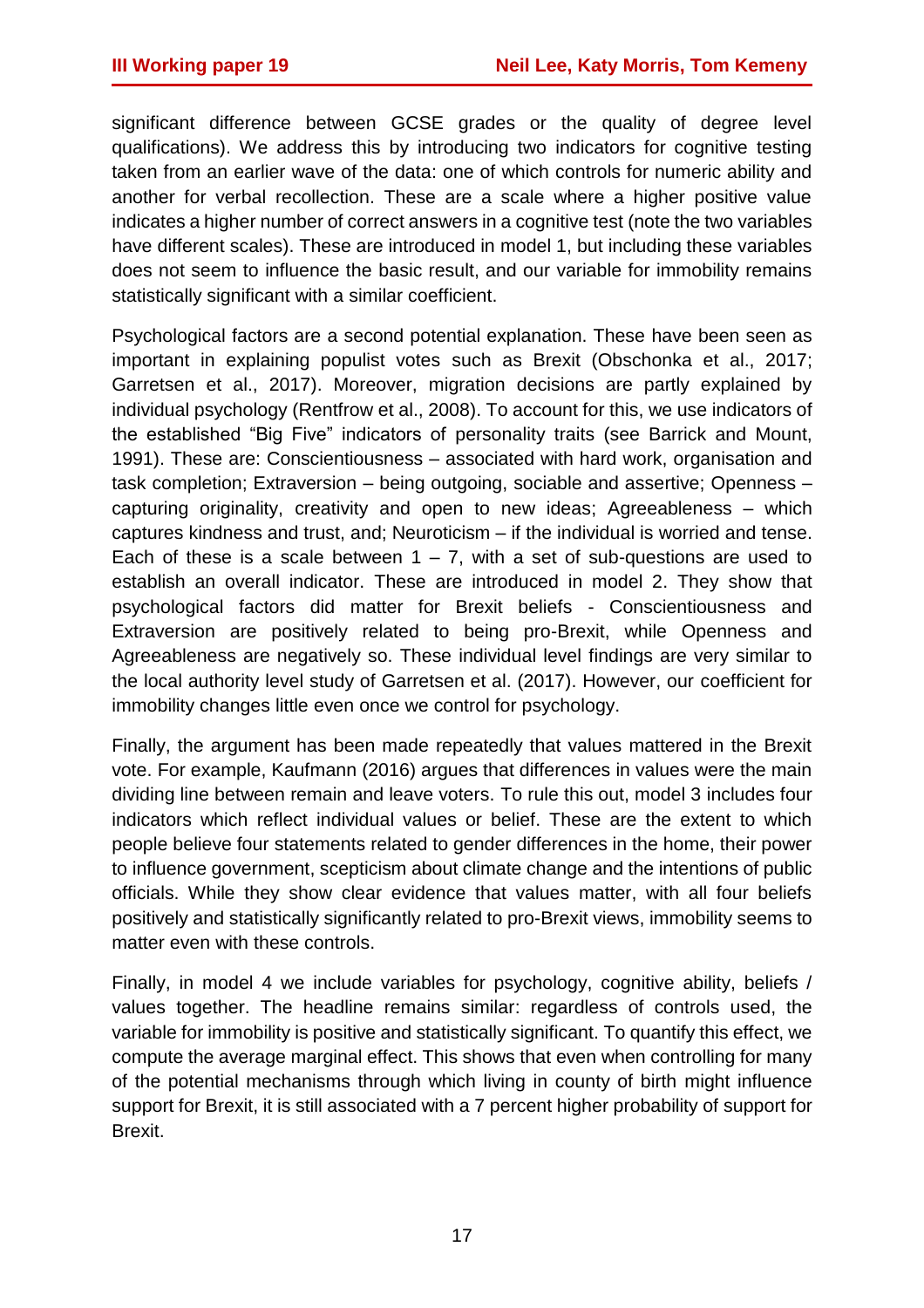#### **5. Local circumstances, mobility and Brexit**

Our second research question is the extent to which local change – either in terms of increased migration or relative economic decline – was felt differently by the immobile and shaped their voting preferences. As Gordon (2017) argues, recent populist votes can be understood partly as geographical phenomenon, in two senses. Firstly, because of concentrations of individuals in certain places which have led to the 'map' of populist votes. But secondly, because certain areas have experienced change and this may have presented certain groups with a loss of ability to control their local environment. Two explanations – the cultural view of populist votes as a response to changing communities, and the economic view of populism as a threat to the economic positions of many in declining areas – are linked at a local level. The immobile are, by definition, more tied to their local area and thus more exposed to external change, so local change may have influenced them more than other groups, with the Brexit vote being a way of protesting against changes to their local environment.

|                                                                                  | (1)                                                                | (2)                                   | (3)                                | (4)                              |
|----------------------------------------------------------------------------------|--------------------------------------------------------------------|---------------------------------------|------------------------------------|----------------------------------|
|                                                                                  | Dependent variable:<br>Believes UK should leave the European Union |                                       |                                    |                                  |
| Log local gross weekly full time pay, 2015                                       | $0.315***$<br>(0.0661)                                             | $0.320***$<br>(0.0660)                |                                    |                                  |
| Immobile: Lives in county of birth                                               | $0.199***$<br>(0.0415)                                             | $0.387***$<br>(0.0939)                | $0.175***$<br>(0.0411)             | 0.0514<br>(0.0713)               |
| Percent $\Delta$ in gross weekly full time pay, 2008 - 2015                      | $-0.00951**$                                                       | $-0.00281$                            |                                    |                                  |
| Immobile * Percent $\Delta$ in local gross weekly full time pay, 2008<br>$-2015$ | (0.00373)                                                          | (0.00475)<br>$-0.0137**$<br>(0.00596) |                                    |                                  |
| Percent Not White British                                                        |                                                                    |                                       | $-0.000399$                        | $-0.000496$                      |
| Percentage Point ∆ Not White-British, 2005 - 2015                                |                                                                    |                                       | (0.00321)<br>$0.0194*$<br>(0.0111) | (0.00323)<br>0.00557<br>(0.0130) |
| Immobile * Percentage Point Δ Not White-British, 2005 - 2015                     |                                                                    |                                       |                                    | $0.0237**$<br>(0.0120)           |
| Controls<br><b>Observations</b>                                                  | Yes<br>5,684                                                       | Yes<br>5,684                          | Yes<br>5,684                       | Yes<br>5,684                     |

#### **Table 5. Probit regressions between local change interacted with mobility and Brexit support**

Estimated as probit regressions with robust standard errors. Excludes Northern Ireland. Unreported controls are for gender, age, age2, ethnicity, if interviewed before Referendum, education and labour force status. Robust standard errors in parentheses

\*\*\* p<0.01, \*\* p<0.05, \* p<0.1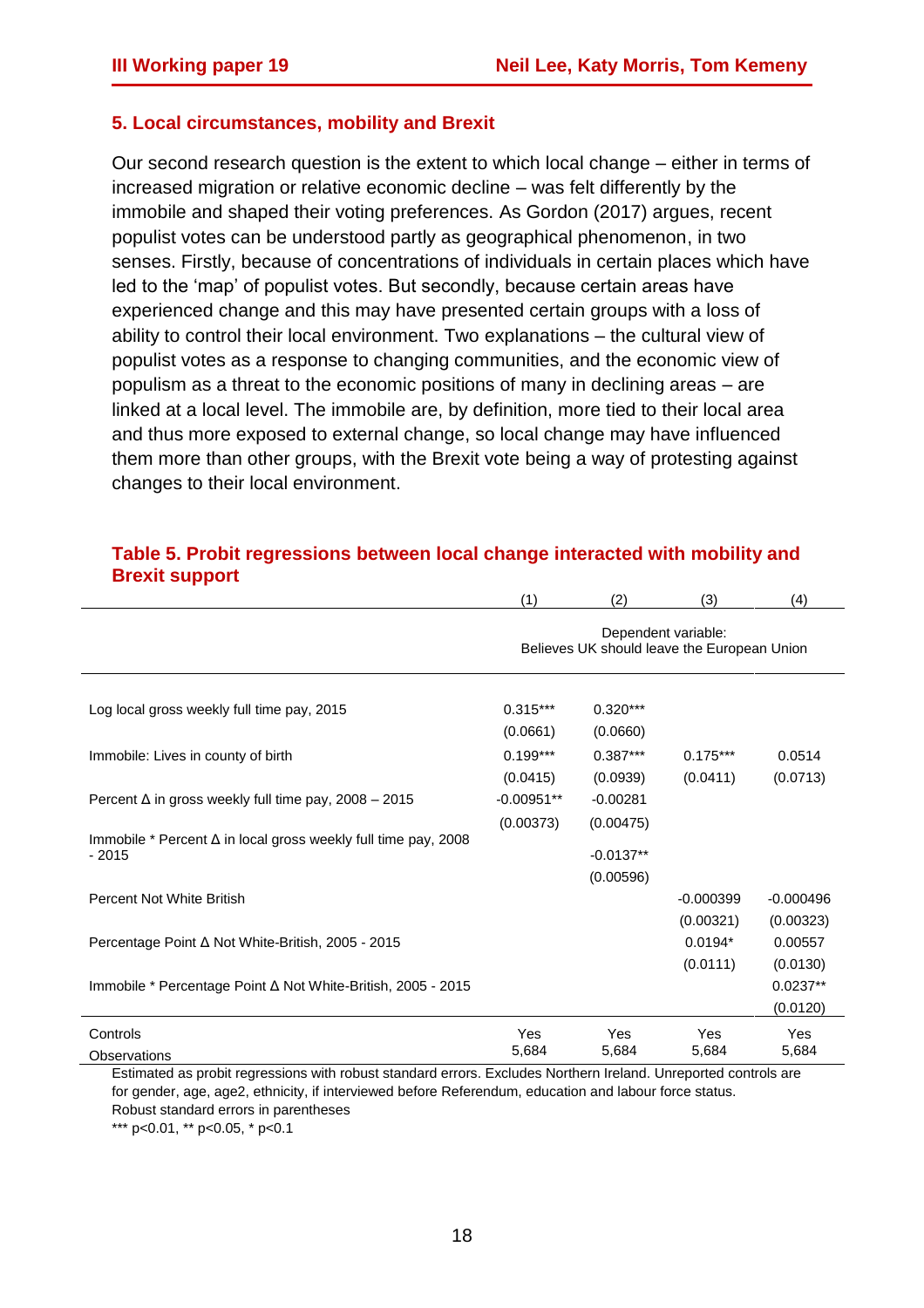To test these ideas, in table 5 we interact the immobility variable with two indicators of recent local change drawn from UK Nomis: percentage growth in average gross weekly wages between 2008 and 2015 and percentage point change in the share of non-white British people in the local area, 2005 - 2015. We adapt the model used in table 4, column 5 slightly. Because subsequent change is likely to be affected by initial levels, we now include variables for either the average wage of the county of residence or the initial proportion of non-white British residents. We also exclude the regional dummies, as these are highly collinear with the other local indicators, and residents of Northern Ireland are excluded as no sub-national data is available there.

## **Figure 2. Impact of immobility on Brexit beliefs at different levels of economic change, predictive marginal effect**



Note: Each model presents the predicted marginal effect of the impact of immobility (defined as living in county of birth) at different levels of local changes in wages on belief that Britain should leave the European Union. 95% Confidence intervals given by shaded area. Models specified as in table 5, with controls for Gender, 5 Ethnic Categories, Age, Age<sup>2</sup>, whether sampled before Brexit, labour force status (employed, retired, student, unemployed, inactive), education, life satisfaction, income satisfaction, cognitive testing, the Big 5 personality traits and values.

Models 1 and 2 show the results for changing pay levels; models 3 and 4 for changing demographics. We do not include both sets of variables together because of collinearity. We note that, perhaps surprisingly, places with a higher average income tended to see more people support Brexit, although the effect is small and note that we control for individual satisfaction with their own income. More to the point, change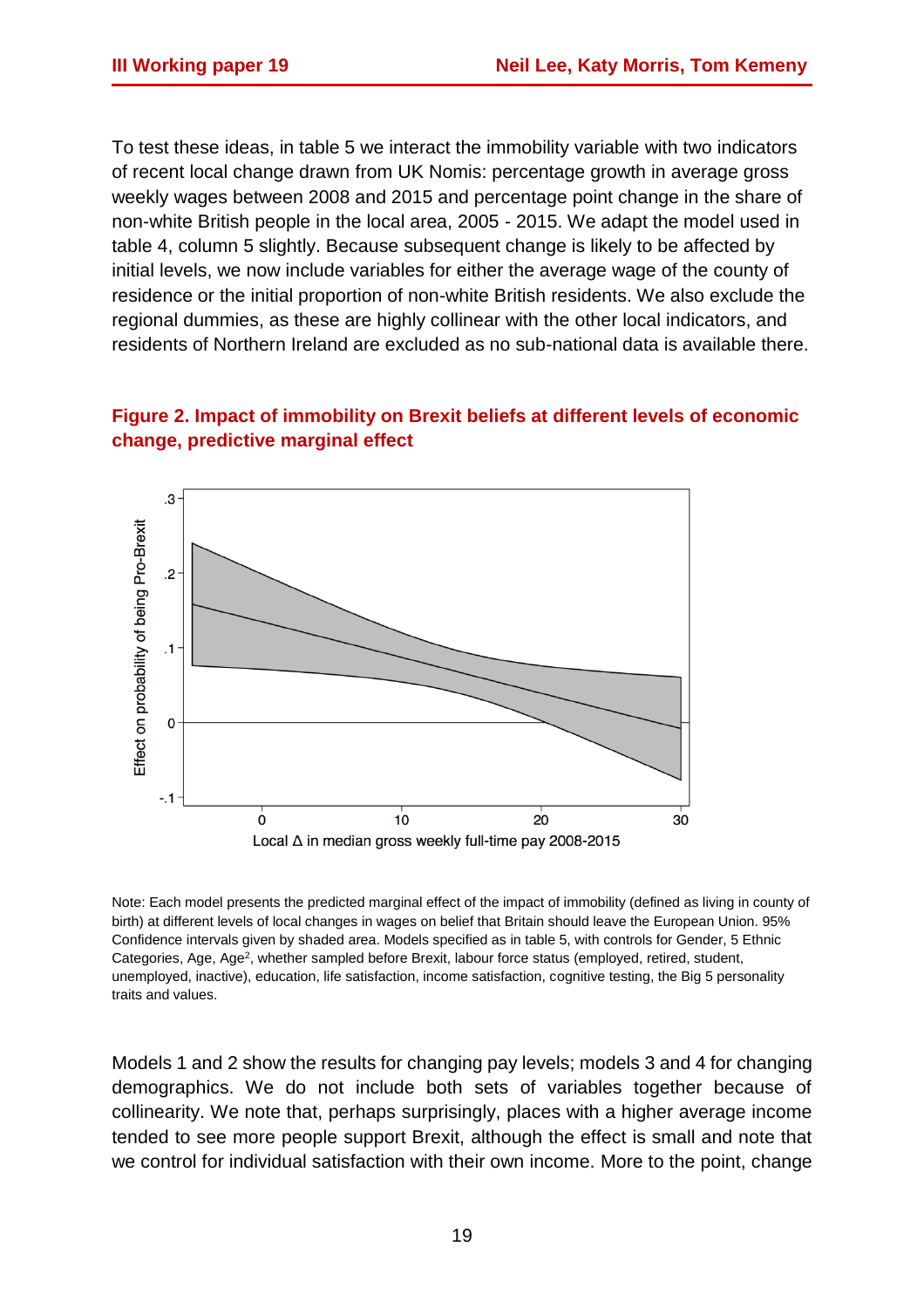in pay also matters, with percentage change in gross weekly full time pay between 2008 and 2015 negatively related to Brexit support. People in places experiencing relative economic decline were more likely to support Brexit and vice versa. Model 2 shows an important caveat to this result: local pay change *only* matters amongst those who are immobile. We develop this line of analysis in figure 2, which graphically presents the impact of immobility on probability of being pro-Brexit at different levels of local pay. The central line gives the predicted marginal effect, with the shaded area illustrating the 95% confidence intervals. This shows that the effect of immobility on pro-Brexit views is higher when local pay increases have been lower. But where the local economy has been performing better the impact of immobility declines and below a certain point is not significantly different from zero.

## **Figure 3. Impact of immobility on Brexit beliefs at different levels of demographic change, predictive marginal effect**



Note: Each model presents the predicted marginal effect of the impact of immobility (defined as living in county of birth) at different levels of local changes in non-White population on belief that Britain should leave the European Union. 95% Confidence intervals given by shaded area. Models specified as in table 5, with controls for Gender, 5 Ethnic Categories, Age, Age<sup>2</sup>, whether sampled before Brexit, labour force status (employed, retired, student, unemployed, inactive), education, life satisfaction, income satisfaction, cognitive testing, the Big 5 personality traits and values.

Models 3 and 4 in Table 5 consider changes in demographic composition. Our indicator here - the proportion who do not consider themselves white British - is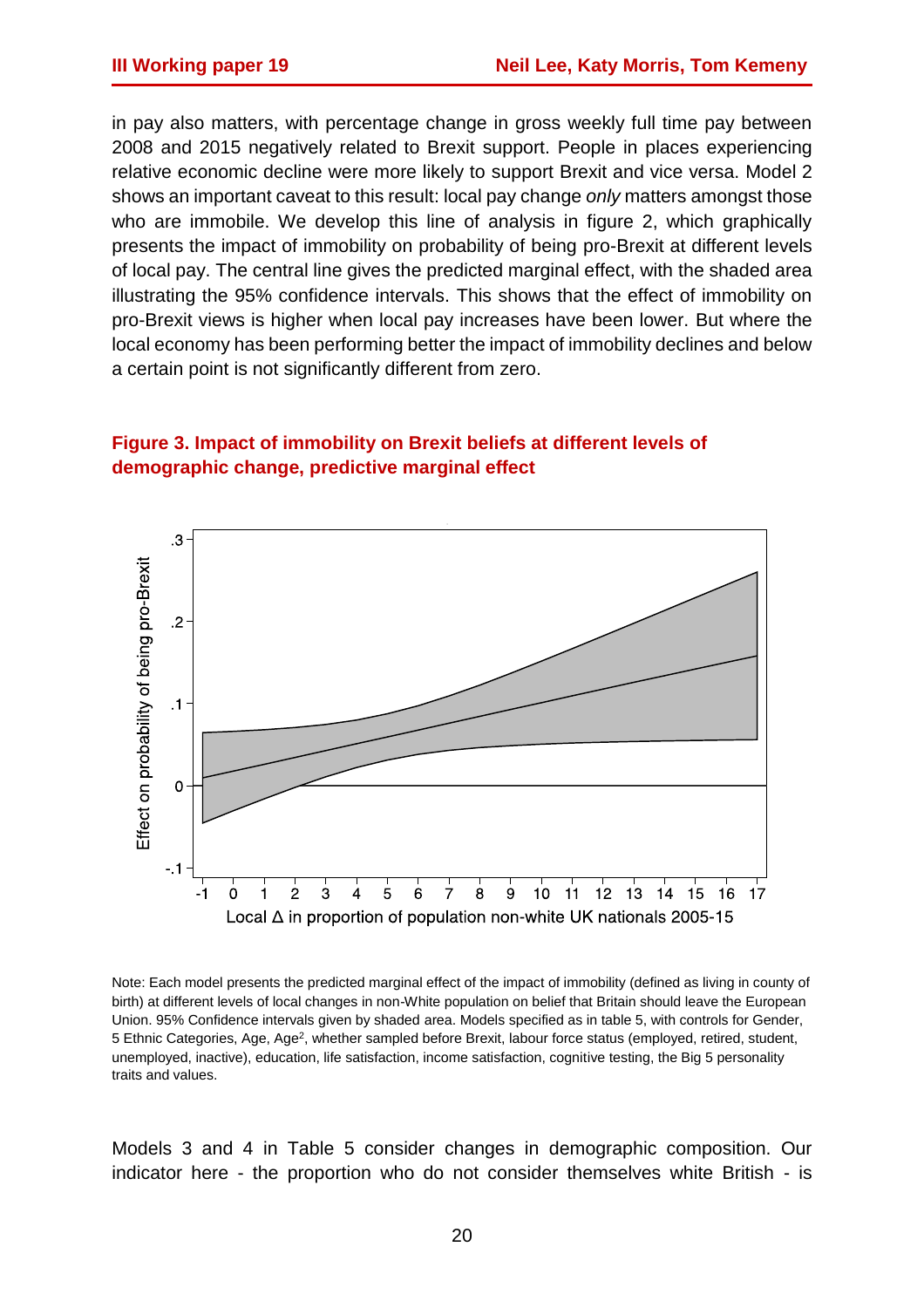intended to capture *both* inward migration and ethnic change. We note first of all that the proportion who are not white British in a local area is unrelated to support for Brexit. Change in the share of the population who are not white-British may matter, but the effect is only statistically significant at the 1% level. However, once this is interacted with immobility the effect becomes clearer. As with the results for changes in local wages, it is *the combination* of both immobility and either economic or demographic change which seems to matter. We illustrate this graphically in figure 3. This shows an almost opposite effect than for wages: the effect of immobility on Brexit increases as local non-white British share increase. The differences between the voting preferences of the mobile and immobile are, in contrast, negligible where there has been little local change.

## **Sensitivity Checks**

One concern with our results is that our indicator of immobility may not fully capture the underlying concept of interest. As discussed above, we define immobile respondents as those who were living in the same county in which they were born in 2016; and mobile respondents as those who were not. This indicator has a number of merits, as it is directly about the individual's experience and can be consistently applied across time. There are two potential limitations to this definition. First, we cannot conclusively establish from the data that immobile respondents have *always* lived in their county of birth. However, we can check whether immobile respondents have ever lived elsewhere during the period in which they have participated in Understanding Society, or its predecessor, the British Household Panel Survey. To test if this influences our results, we generate a dummy variable which identifies immobile respondents who left and then returned. Table 6 gives the results of models using this variable, both without (model 1) and with (model 2) our core indicator of immobility. It makes little difference to the results, suggesting that our main results are driven by longer-term processes of immobility rather than short-term moves.

As a further robustness test, we also identify alternative measures of immobility in our data. The first is derived from a question which asks each individual about the location of up to 3 best friends. Our variable is 1 if all named best friends live within 5 miles of the respondent, and 0 otherwise. We assume that immobile individuals will have made friends locally, and through homophily their friends will also be less likely to move away. A second, related variable is the distance from the respondent's mother: this is 1 if the respondents mother lives within 15 minutes journey time, and 0 otherwise. This is only available for a smaller group of respondents and those whose mother is still alive. But we assume that locally rooted people live close to their parents, and so this variable should be a good alternative indicator (although it cannot account for maternal moves). In models 3 and 4 of Table 6, we include measures of the proximity of one's best friends, and one's mother, respectively, in each case without our primary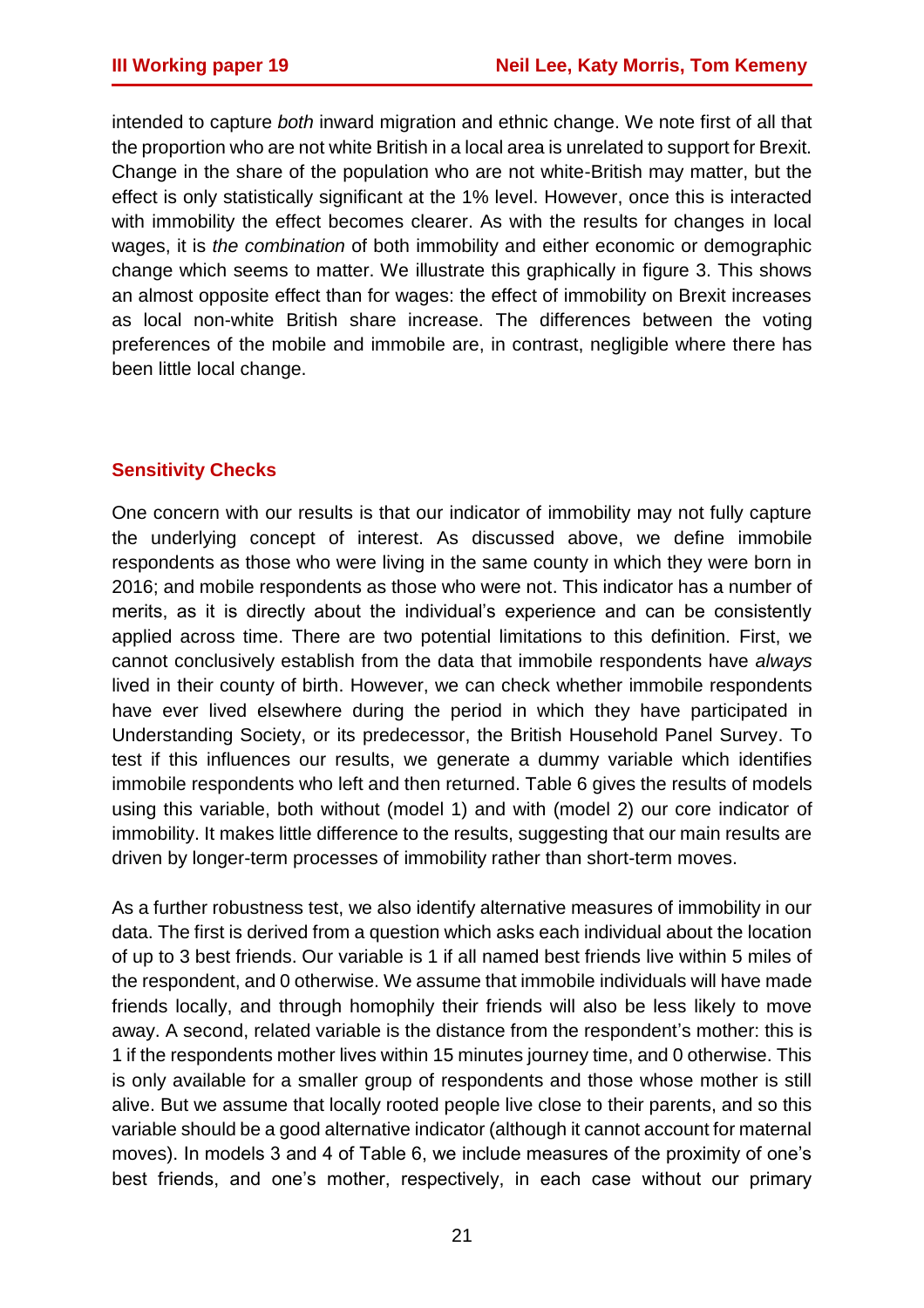immobility indicator. On their own, both these alternative measures are positively and significantly related to support for Brexit. Yet when included alongside our county of birth indicator neither is statistically significant. We take this as evidence that immobility does matter, even if defined in other ways, but also that we have identified the best variable to capture it.

## **6. Conclusions**

The UK electorate voted to leave the European Union on 23rd June 2016. This vote was one of a series of populist votes which have been seen as a reaction to the divergent fortunes of people and places under processes of globalisation. Implicit within this 'divergent fortunes' narrative is a division between mobile and the immobile citizens: mobility has long been seen as important by sociologists, political scientists and geographers but no research has hitherto explored whether residential immobility was an important variable in the Brexit vote. This paper addresses this gap using early access data from Understanding Society, and also explores whether the effects of immobility on support for Brexit are contingent on local change in economic performance or inward migration.

Our results show a consistent effect: immobile people – proxied as those living in their county of birth – are around 7% more likely to be in favour of Brexit, even when controlling for individual, cultural, or psychological factors which might be associated with immobility. However, our results are only partly about immobility per se. Instead, our analysis suggests that the effect of immobility on individual support for Brexit is filtered by local circumstances: immobility only matters for respondents living in places experiencing relative economic decline or those where there have been substantial recent increases in non-white British migration. Had more of the British electorate moved away from the place they were born in; had the places in which the immobile have stayed in fared better economically under processes of globalisation; or had these places remained more stable in terms of demographic composition, then the EU Referendum outcome may have been different.

The policy implications of our results are nuanced. The obvious implication of our work is that declining rates of geographical mobility may have helped explain the Brexit vote. It is clear that many groups in the UK are currently unable to move, as they are "shut out" of some of the most important areas of opportunity by high house prices (Luce 2017:14). Given widening geographical divergence in the UK (McCann, 2016), facilitating access to growing cities and regions for those who want to move is one potential policy implication. Yet spatial mobility cannot be the whole solution: many people do not want to move, and an economic development policy which relies solely on spatial mobility into advantaged areas ignores the benefits of stable community, people's social networks and attachment to place. Indeed, our second finding – that people living in areas experiencing relative economic decline or demographic change – were more likely to support Brexit, hints at the need to spread opportunity more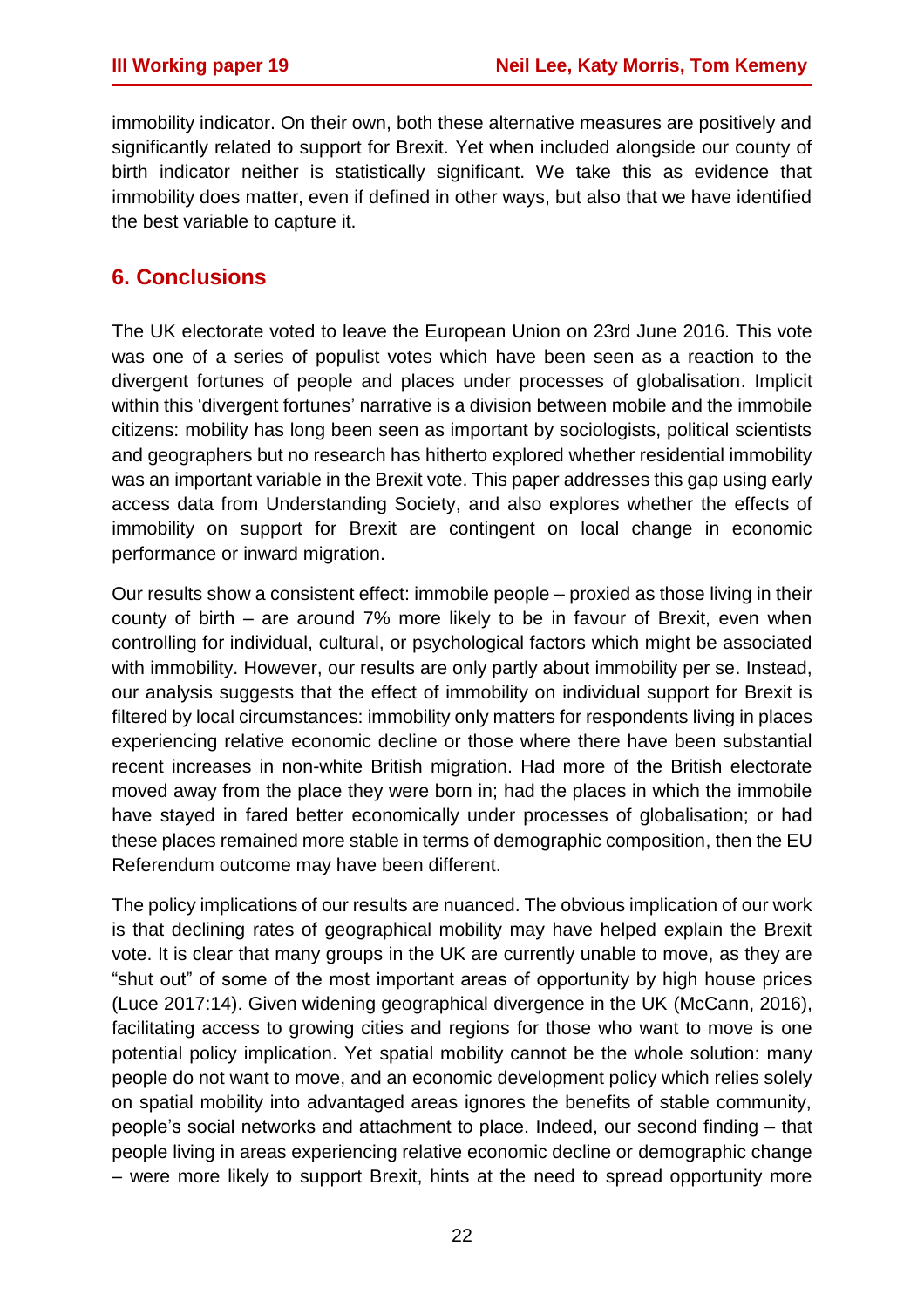widely across the UK. There are a number of suggested ways of doing this. For example, Iammarino et al (2017) argue for the use of place-sensitive development policies, while Martin et al. (2016) argue for radical decentralisation of power. Whether either of these proposals are sufficient, in addition to supporting individuals in moving to areas of opportunity, efforts need to be made to ensure the opportunities are spread more widely.

It is important also to caveat our results: immobility was just one factor in the vote, others, such as educational attainment, were more important, and we are unable to fully tease out the complex linkages between mobility, individual psychology and values and populist voting. But we believe our work highlights two fruitful areas of future research. Firstly, while we have begun to investigate the relationships between mobility, values and populism, more work in this area would help better understand recent reactions to globalisation. Secondly, we argue for a renewed focus on those who are immobile. The literature on economic geography has (including the authors' own work), perhaps been skewed to study of those who are mobile. This ignores the majority of the population and their circumstances. The current backlash against globalisation, in the form of Brexit and the Trump vote, justifies an even greater focus on the local.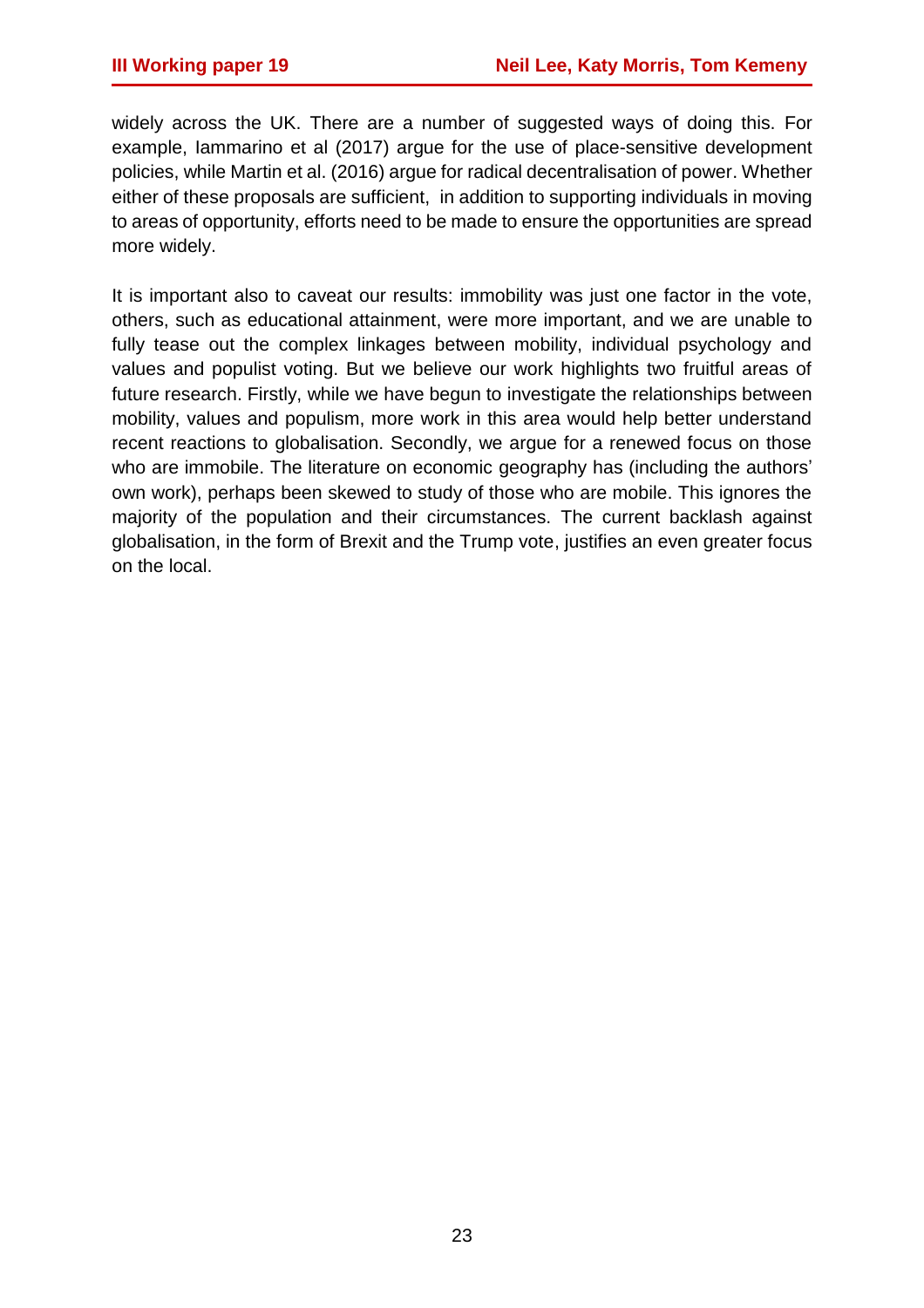## **References**

- Antonucci, L., Horvath, L., Kutiyski, Y., & Krouwel, A. (2017). The malaise of the squeezed middle: Challenging the narrative of the 'left behind' Brexiter. *Competition & Change*, 1024529417704135.
- Autor, D. H., Levy, F., & Murnane, R. J. (2003). The skill content of recent technological change: An empirical exploration. *The Quarterly Journal of Economics*, *118*(4), 1279-1333.
- Autor, D. H., Dorn, D., Hanson, G. H., & Song, J. (2014). Trade adjustment: Worker level evidence. *The Quarterly Journal of Economics*, *129*(4), 1799-1860.
- Autor, D., Dorn, D., Hanson, G. and Majlesi, K., (2016). Importing political polarization? the electoral consequences of rising trade exposure. *NBER Working Paper* No. w22637.
- Barrick, M. R., and Mount, M. K. (1991). The Big Five personality dimensions and job performance: A meta-analysis. *Personnel Psychology*, 44 (1): 1– 26.
- Becker, S. & Fetzer, T. (2017). Did Easter European Immigration cause an increase in anti-European sentiment in the UK. CAGE Online Working Paper Series, 16
- Becker, S. O., Fetzer, T., & Novy, D. (2017). Who voted for Brexit? A comprehensive district-level analysis. *[CEPR Discussion Paper No. DP11954](https://papers.ssrn.com/Sol3/papers.cfm?abstract_id=2949802##)*
- Bell, M., Charles-Edwards, E., Ueffing, P., Stillwell, J., Kupiszewski, M. and Kupiszewska, D. (2015) Internal migration and development: comparing migration intensities around the world, *Population and Development Review* 41, 33-58.
- Blanchard, O. and Summers, L. (1987). Hysterisis in Unemployment. *European Economic Review*. 31 (1-2), 288-295
- Borjas, G. J. (2015). The wage impact of the Marielitos: A reappraisal. *ILR Review*, 0019793917692945.
- Carozzi, F. (2016). Brexit and the location of migrants. Spatial Economics Research Centre Blog, LSE, 1<sup>st</sup> July 2016.
- Chetty, R., Hendren, N., Kline, P., & Saez, E. (2014). Where is the land of opportunity? The geography of intergenerational mobility in the United States. *The Quarterly Journal of Economics*, *129*(4), 1553-1623.
- Clarke, H. D., Goodwin, M. and Whiteley, P. (2017). Why Britain Voted for Brexit: An Individual-Level Analysis of the 2016 Referendum Vote. *Parliamentary Affairs* 0, 1–26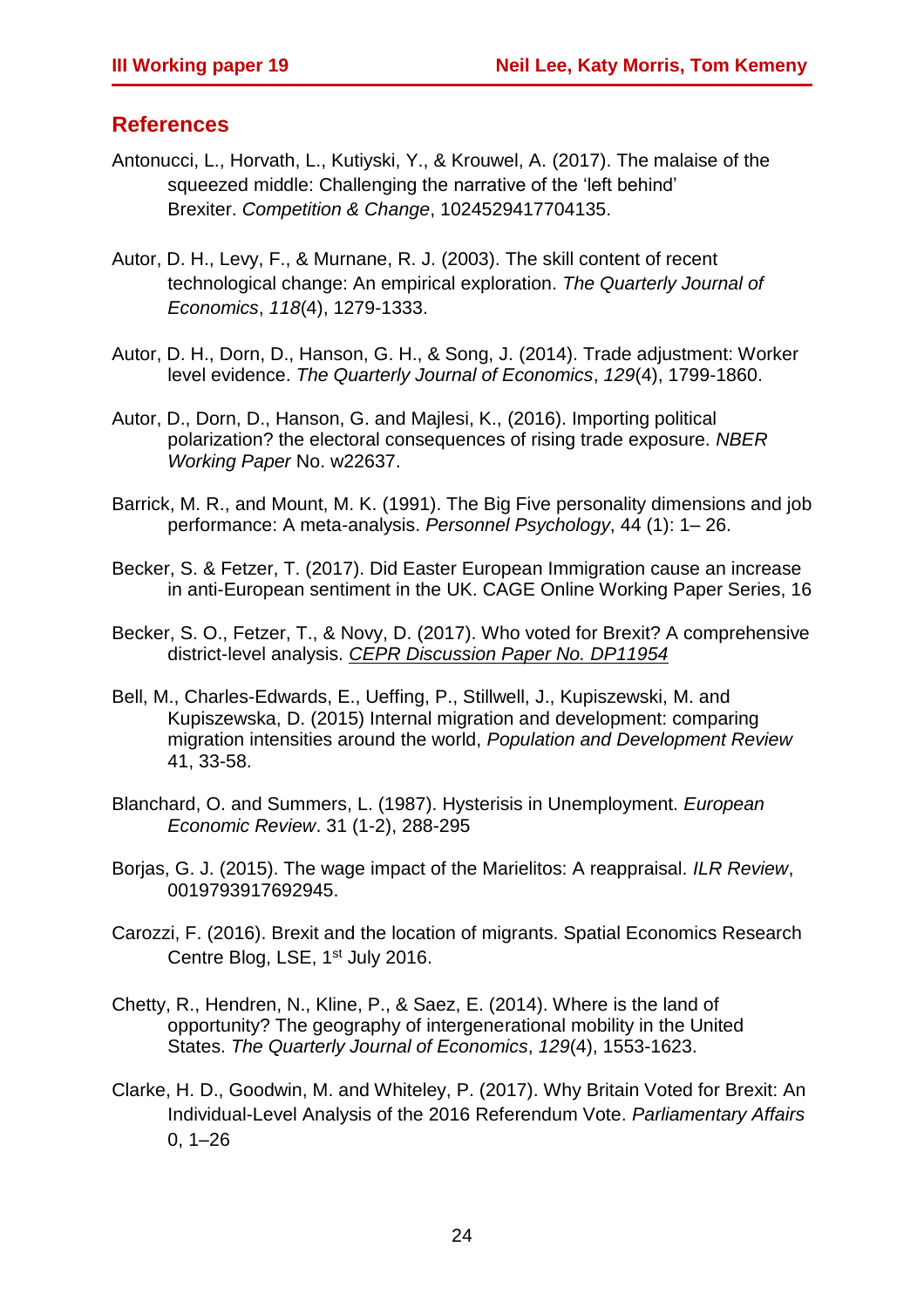- Clarke, S. (2017) *Get a move on? The decline in regional job-to-job moves and its impact on productivity and pay.* Resolution Foundation*,* London.
- Colantone, I., & Stanig, P. (2016). Global competition and Brexit. *[BAFFI CAREFIN](https://papers.ssrn.com/sol3/papers.cfm?abstract_id=2870313##)  [Centre Research Paper No. 2016-44](https://papers.ssrn.com/sol3/papers.cfm?abstract_id=2870313##)*
- Crescenzi, R., Luca, D., & Milio, S. (2016). The geography of the economic crisis in Europe: national macroeconomic conditions, regional structural factors and short-term economic performance. *Cambridge Journal of Regions, Economy and Society*, *9*(1), 13-32.
- Diamond, R. (2016). The determinants and welfare implications of US workers' diverging location choices by skill: 1980–2000. *The American Economic Review*, *106*(3), 479-524.
- Garretsen, H, Stoker, J. I., Soudis, D., Martin, R. and Rentfrow, J. (2017). Brexit and the relevance of regional personality traits: More psychological openness could have sung the vote. *Mimeo*.
- Goldin, C. D., & Katz, L. F. (2009). *The race between education and technology*. Harvard University Press.
- Goodwin, M. and Milazzo, C. (2017) Taking back control? Investigating the role of immigration in the 2016 vote for Brexit. The British Journal of Politics and International Relations. 19 (3), 450-464.
- Goodhart, D. (2016). *The Road to Somewhere: The New Tribes Shaping British Politics*. London, Penguin.
- Gordon, R. J. (2012). *Is US economic growth over? Faltering innovation confronts the six headwinds*. NBER Working Paper No. w18315
- Gordon, I. (2017). In what sense left behind by globalization? Looking for a less reductionist geography of the populist surge in the Europe/UK and its relation to uneven development. Mimeo.
- Green, A. (2017). Understanding the drivers of internal migration. In Champion, T., Cooke, T. and Shuttleworth, I. (eds). *Internal migration in the developed world: Are we becoming less mobile?* Routledge, Abingdon.
- Greenwood, M. J. (1997). Internal migration in developed countries. *Handbook of population and family economics*, *1*, 647-720.
- Hobolt, S. (2016) The Brexit vote: a divided nation, a divided continent, *Journal of European Public Policy*, 23:9, 1259-1277.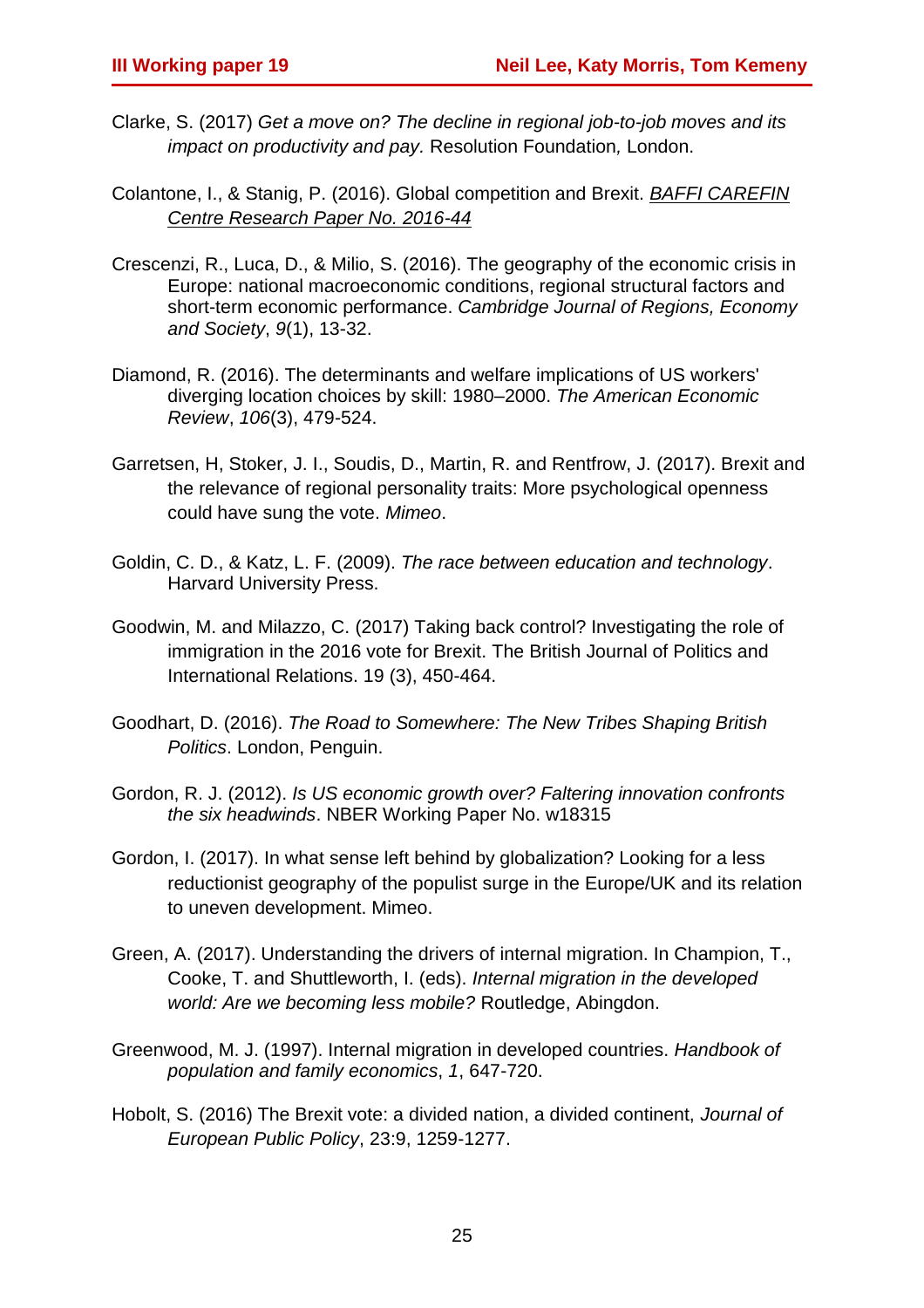- Iammarino, S., Rodríguez-Pose, A. and Storper, M. (2017) "Why regional development matters for Europe's economic future", European Commission Directorate General for Regional and Urban Policy Working Paper, 07.
- Jokela, M. (2009). Personality predicts migration within and between US states. *Journal of Research in Personality*, 43(1), 79-83
- Inglehart, R. F. and Norris, P. (2016). Trump, Brexit and the rise of Populism: Economic Have-Nots and Cultural Backlash. Harvard Kennedy School Faculty Research Working Paper Series, RWP16-026.
- Kaufmann E (2016) It's NOT the economy, stupid: Brexit as a story of personal values. British Politics and Policy at LSE. Available from: <http://blogs.lse.ac.uk/politicsandpolicy/personal-values-brexit-vote>
- Kemeny, T., Rigby, D., & Cooke, A. (2015). Cheap imports and the loss of US manufacturing jobs. *The World Economy*, *38*(10), 1555-1573.
- Martin, R., Pike, A., Tyler, P. and Gardiner, B. (2016) Spatially Rebalancing the UK Economy: Towards a New Policy Model? *Regional Studies*, 50 (2), 342 – 357.
- McCann, P. (2015) *The UK Regional-National Economic Problem: Geography, globalization and governance.* Abingdon, Routledge.
- Merton, R. (1957). *Social theory and social structure.* Glencoe, IL: Free Press.
- Mudde, C., & Kaltwasser, C. R. (2012) Populism and (liberal) democracy: A Framework for Analysis. In: Mudde, C., & Kaltwasser, C. R. eds.. *Populism in Europe and the Americas: Threat or corrective for democracy?* Cambridge University Press.
- Myrdal, G., (1957). *Economic theory and underdeveloped countries*. London: Duckworth.
- Nickell, S., & Saleheen, J. (2015). The impact of immigration on occupational wages: evidence from Britain. Bank of England Staff Working Paper No. 574.
- Obschonka, M., Stuetzer, M., Rentfrow, K., Lee, N., Potter, J. and Gosling, S. D. (2017) Fear, populism, and the geopolitical landscape: On the effect of neurotic personality traits on regional voting behavior in the 2016 Brexit and Trump votes. Queensland University of Technology, Mimeo.
- Oishi, S. (2010). The Psychology of Residential Mobility: Implications for the Self, Social Relationships, and Well-Being. *Perspectives on Psychological Science*. 5 (1), 5-21.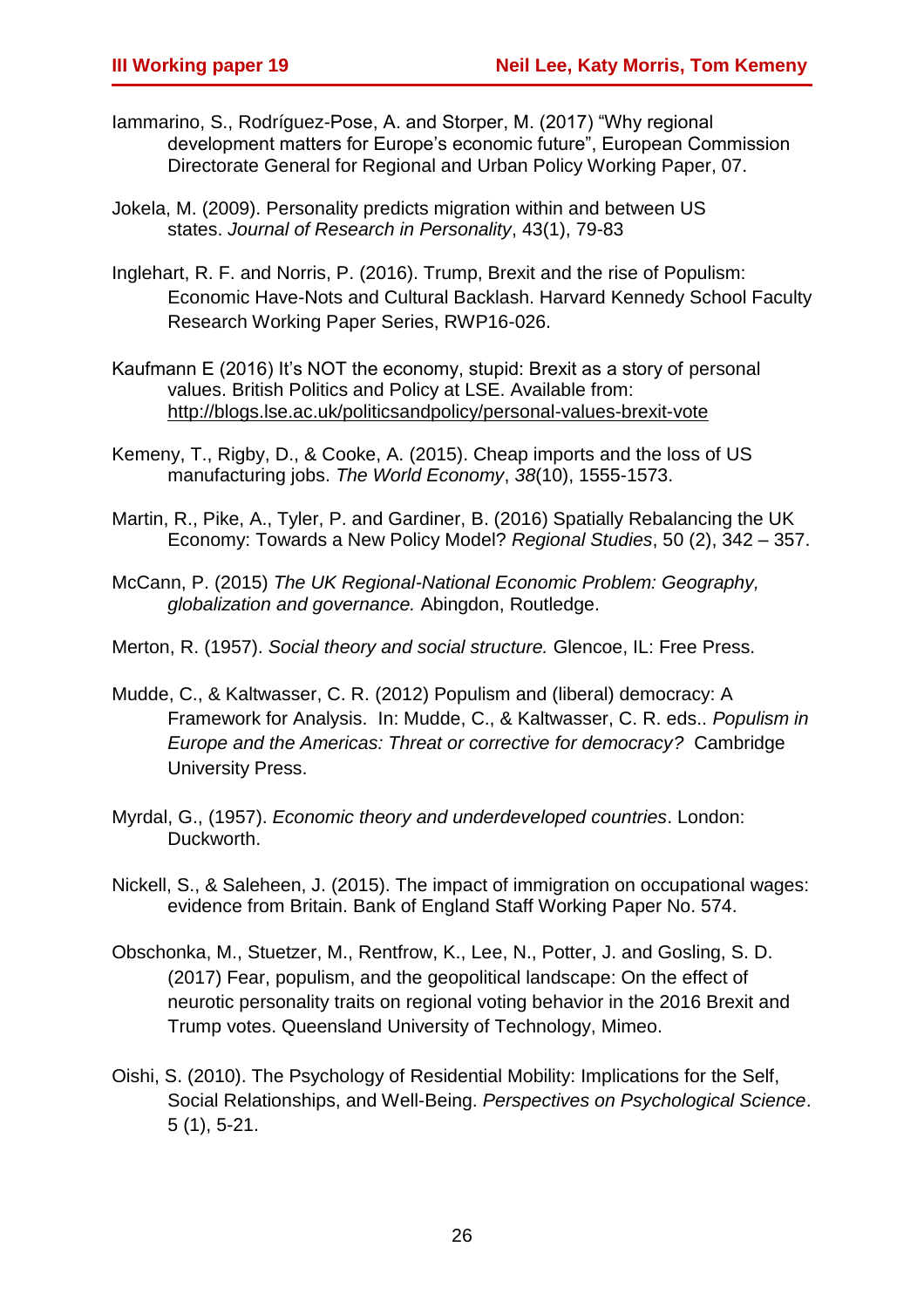- Ong, A. (1999). *Flexible citizenship: The cultural logics of transnationality*. Duke University Press.
- Peri, G., & Yasenov, V. (2015). The labor market effects of a refugee wave: Applying the synthetic control method to the Mariel boatlift. *NBER Working Paper*  No.w21801.
- Rentfrow, P. J., Gosling, S. D., & Potter, J. (2008). A theory of the emergence, persistence, and expression of geographic variation in psychological characteristics. *Perspectives on Psychological Science, 3(5)*, 339–369.
- Rodrik, D. (2017). *Populism and the Economics of Globalization*. National Bureau of Economic Research Working Paper No. w23559.
- Tönnies, F. (1940). *Fundamental concepts of sociology*. American Book Company.
- Wolf, M. (2017) The economic origins of the populist surge. *Financial Times,* 27th July 2017.
- Zimmermann, J., & Neyer, F. J. (2013). Do we become a different person when hitting the road? Personality development of sojourners. *Journal of personality and social psychology*, 105(3), 515.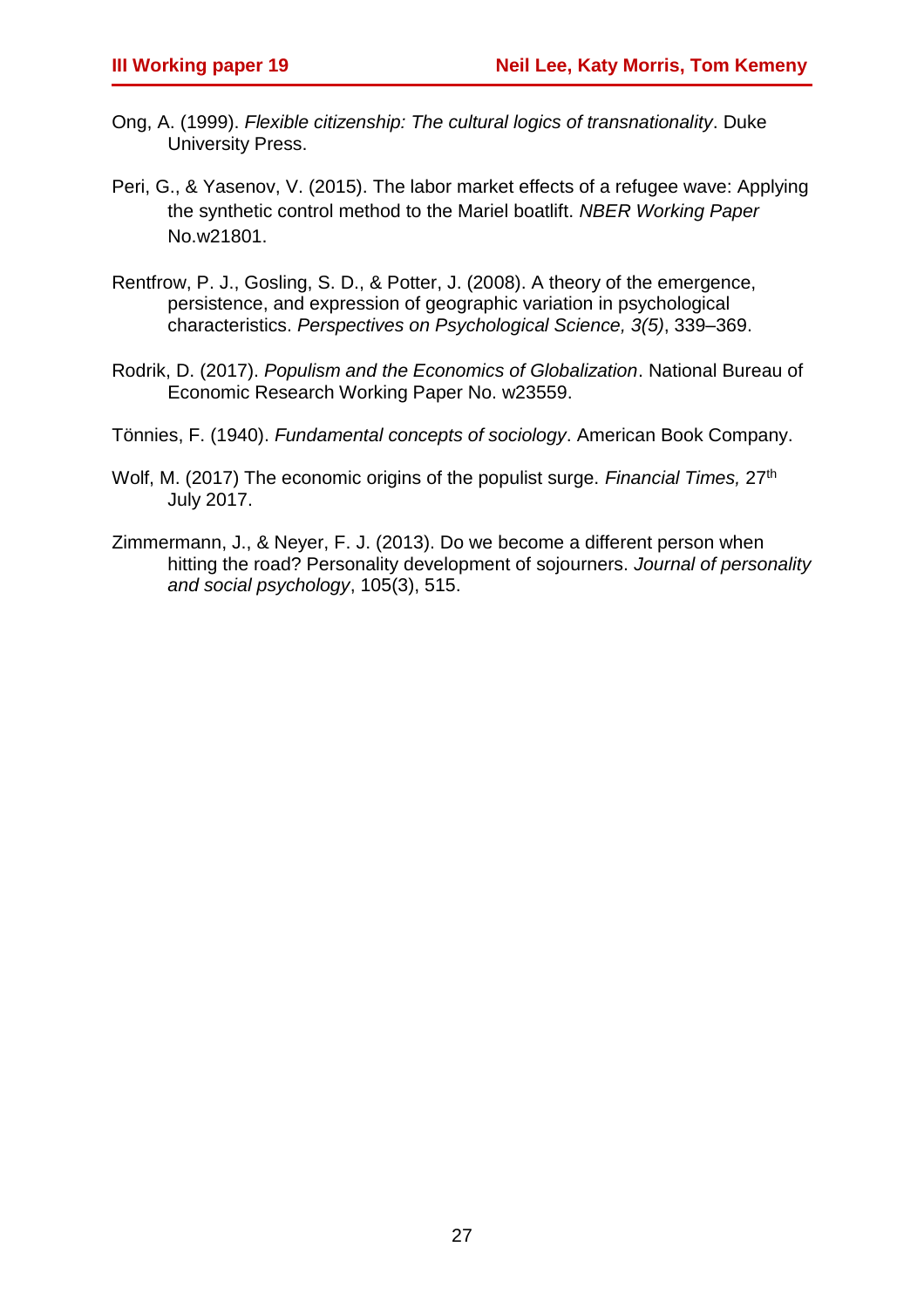## **Figure 1. Average marginal effects (with 95% confidence intervals) of impact of living in county of birth on Brexit beliefs**



Note: Each model presents the average marginal effect of the impact of immobility (defined as living in county of birth) on belief that Britain should leave the European Union. Models specified as in table 3, with controls for Gender, 5 Ethnic Categories, Age, Age<sup>2</sup>, whether sampled before Brexit, labour force status (employed, retired, student, unemployed, inactive), education, life satisfaction, income satisfaction and Government Office Region.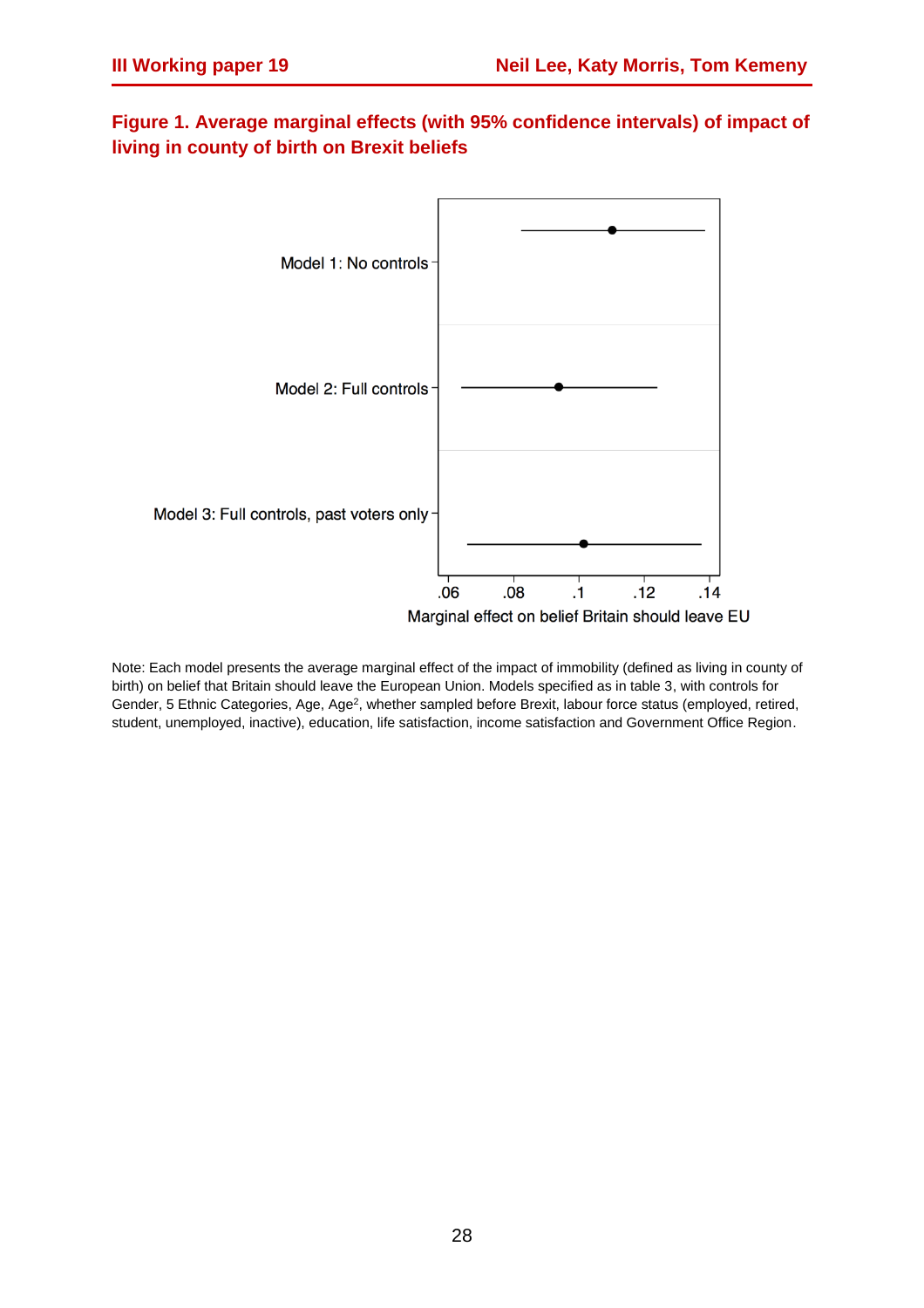

**Figure 2. Impact of immobility on Brexit beliefs at different levels of economic change, predictive marginal effect**

Note: Each model presents the predicted marginal effect of the impact of immobility (defined as living in county of birth) at different levels of local changes in wages on belief that Britain should leave the European Union. 95% Confidence intervals given by shaded area. Models specified as in table 5, with controls for Gender, 5 Ethnic Categories, Age, Age<sup>2</sup>, whether sampled before Brexit, labour force status (employed, retired, student, unemployed, inactive), education, life satisfaction, income satisfaction, cognitive testing, the Big 5 personality traits and values.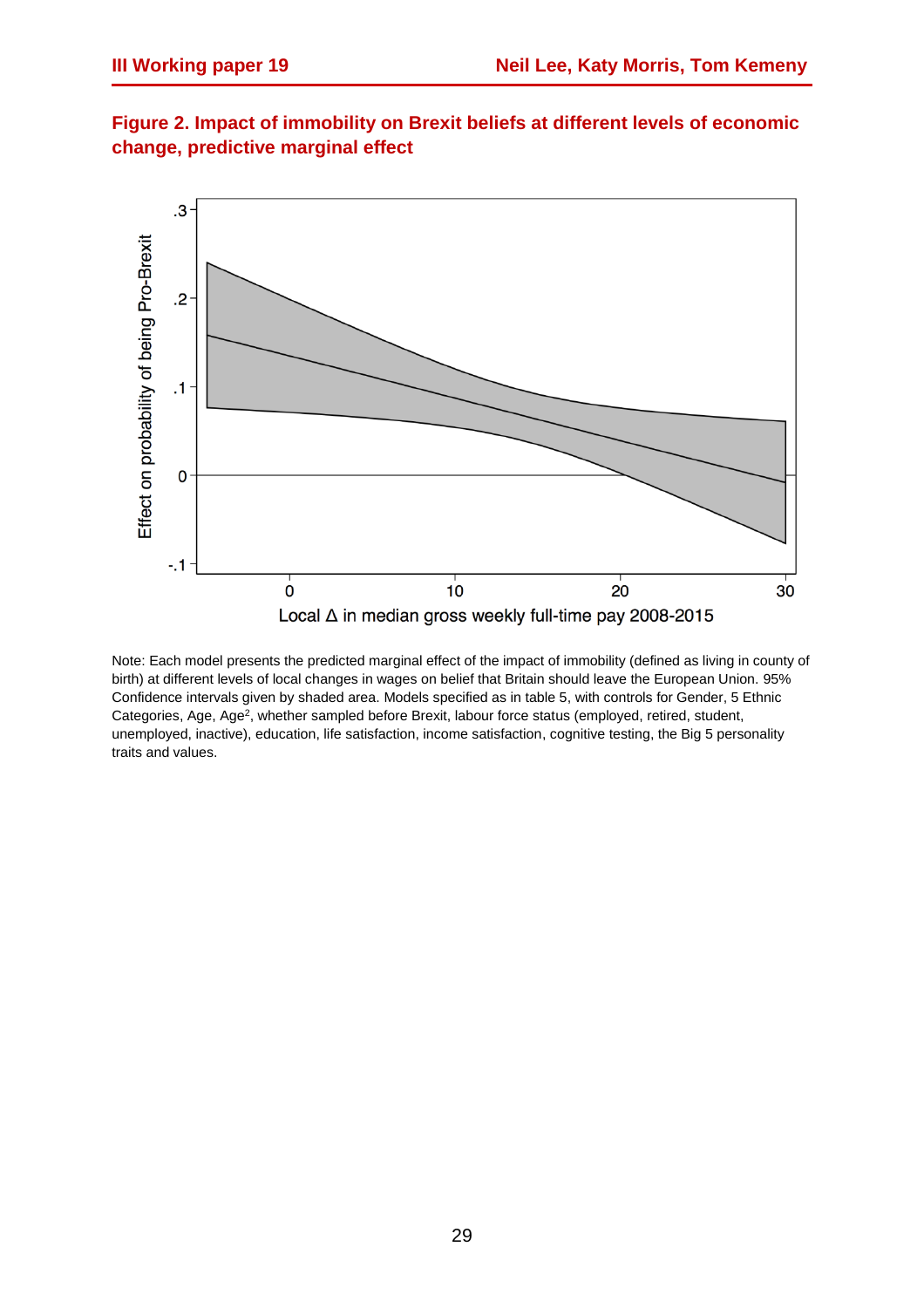

**Figure 3. Impact of immobility on Brexit beliefs at different levels of demographic change, predictive marginal effect**

Note: Each model presents the predicted marginal effect of the impact of immobility (defined as living in county of birth) at different levels of local changes in non-White population on belief that Britain should leave the European Union. 95% Confidence intervals given by shaded area. Models specified as in table 5, with controls for Gender, 5 Ethnic Categories, Age, Age<sup>2</sup>, whether sampled before Brexit, labour force status (employed, retired, student, unemployed, inactive), education, life satisfaction, income satisfaction, cognitive testing, the Big 5 personality traits and values.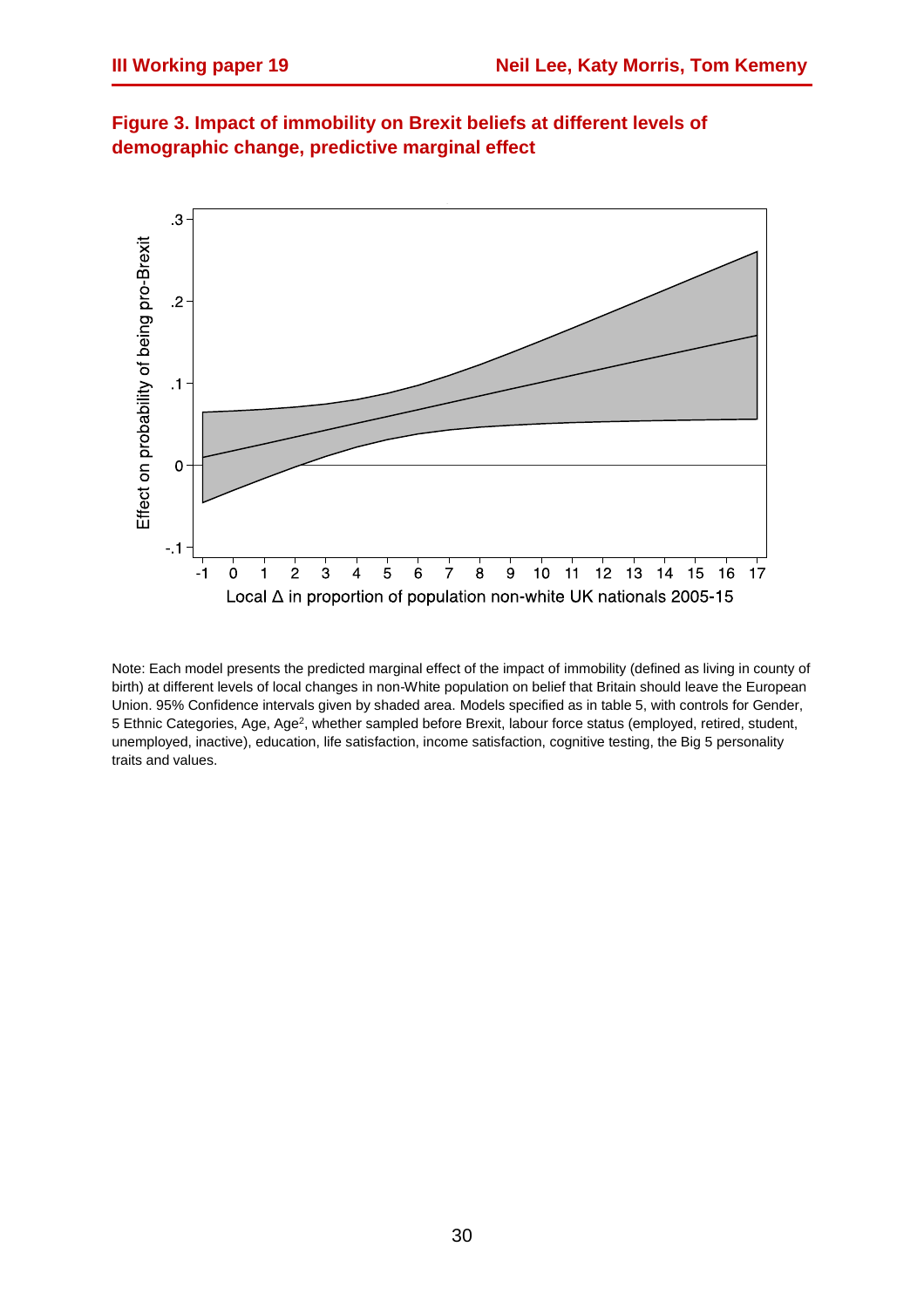# **Table 1. Brexit support (%) by mobility**

|                           | Mobility:              |                    |       |
|---------------------------|------------------------|--------------------|-------|
| Should the United Kingdom | Mobile (lives outside) | Immobile (lives in | Total |
| remain a member of the    | county of birth)       | county of birth)   |       |
| European Union?           |                        |                    |       |
| Yes                       | 60.0                   | 48.8               | 53.6  |
| No                        | 40.0                   | 51.2               | 46.4  |
|                           |                        |                    |       |

Note: N = 6,221. Weights applied.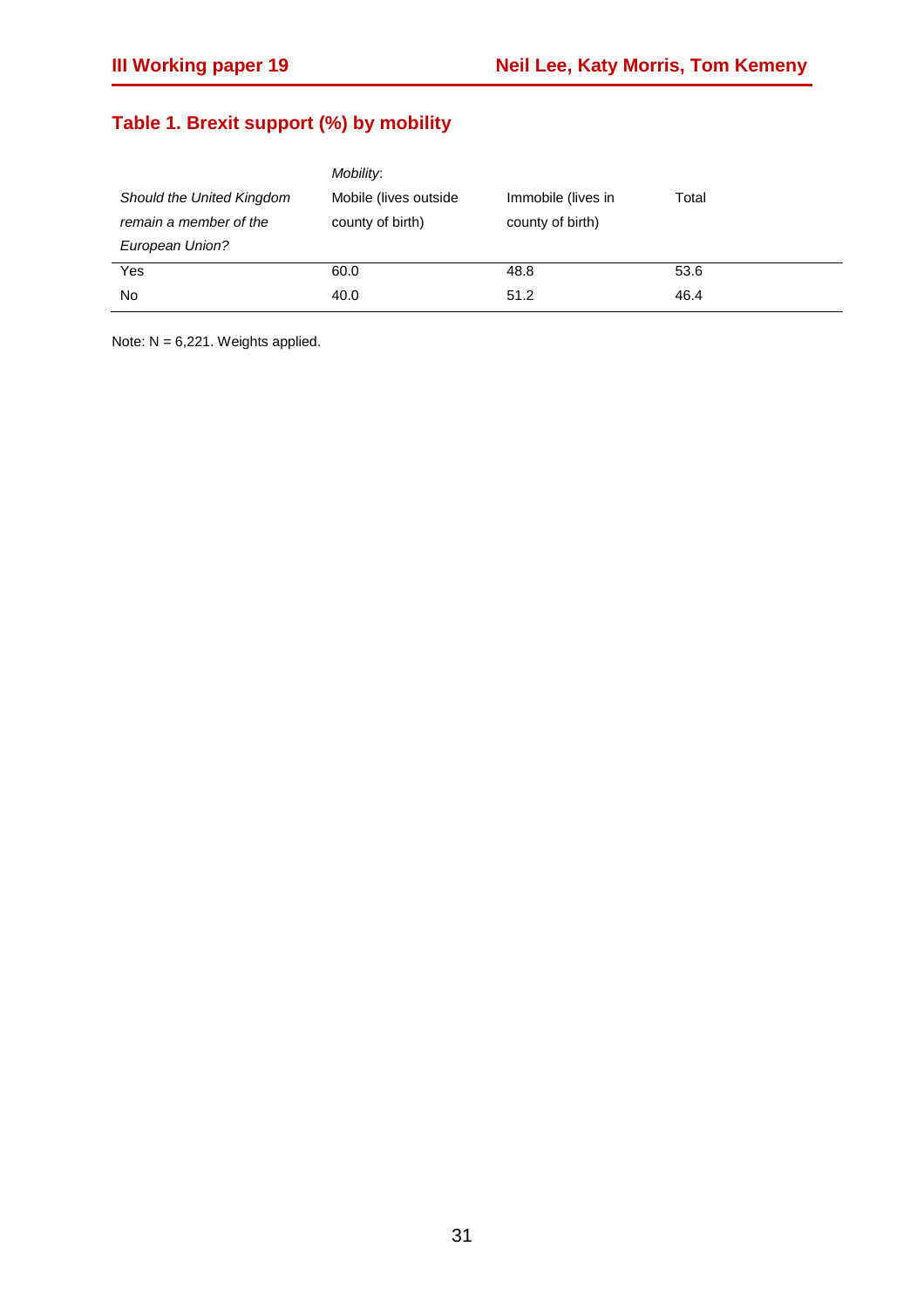## **Table 2. Variable definitions and summary statistics**

| <b>Variable</b>               | <b>Definition</b>                                                                                                         | Mean  | Std. Dev. | Min         | Max            |
|-------------------------------|---------------------------------------------------------------------------------------------------------------------------|-------|-----------|-------------|----------------|
| UK should leave the           | Answers yes to: "Should the United<br>Kingdom remain a member of the<br>European Union?                                   |       |           |             |                |
| European Union                | Lives in county in which they were born                                                                                   | 0.46  | 0.50      | 0           | 1              |
| Lives in county of birth      |                                                                                                                           | 0.56  | 0.50      | $\mathbf 0$ | 1              |
| Local best friend             | All named best friends live less than 5<br>miles away                                                                     | 0.28  | 0.45      | 0           | 1              |
| Local mother                  | Mother lives < 30 minutes away                                                                                            | 0.28  | 0.45      | 0           | $\mathbf{1}$   |
| Stayer-returner               | Has lived outside county in lifetime of<br>survey, but now in county of birth<br>Verbal fluency: Count of correct answers | 0.04  | 0.20      | 0           | 1              |
| Verbal ability                | (from 49)<br>Numeric ability: Count of items answered                                                                     | 23.15 | 6.32      | 0           | 49             |
| Numeric ability               | correctly (from 5)                                                                                                        | 3.77  | 1.04      | 0           | 5              |
| Agreeableness                 | Big 5 Personality trait: Agreeableness                                                                                    | 5.60  | 1.02      | 1           | $\overline{7}$ |
| Conscientiousness             | Big 5 Personality trait:<br>Conscientiousness                                                                             | 5.45  | 1.08      | 1           | 7              |
| Extraversion                  | Big 5 Personality trait: Extraversion                                                                                     | 4.61  | 1.28      | 1           | $\overline{7}$ |
| Neuroticism                   | Big 5 Personality trait: Neuroticism                                                                                      | 3.60  | 1.41      | 1           | $\overline{7}$ |
| Openness                      | Big 5 Personality trait: Openness                                                                                         | 4.63  | 1.27      | 1           | $\overline{7}$ |
|                               | Believes the husband should earn, wife                                                                                    |       |           |             |                |
| Traditional                   | should stay at home<br>don't have a say in what government                                                                | 0.38  | 0.48      | 0           | $\mathbf{1}$   |
| Government                    | does<br>environmental crisis has been                                                                                     | 1.20  | 0.86      | 0           | $\overline{c}$ |
| Environmental scepticism      | exaggerated                                                                                                               | 1.03  | 0.79      | 0           | $\overline{c}$ |
| officials                     | public officials don't care                                                                                               | 1.27  | 0.80      | 0           | $\overline{c}$ |
| Male                          | Male gender                                                                                                               | 0.48  | 0.50      | 0           | 1              |
| White                         | White ethnicity                                                                                                           | 0.96  | 0.19      | 0           | 1              |
| Mixed                         | Mixed ethnicity                                                                                                           | 0.01  | 0.09      | 0           | 1              |
| Asian                         | Asian ethnicity                                                                                                           | 0.02  | 0.13      | 0           | 1              |
| <b>Black</b>                  | <b>Black ethnicity</b>                                                                                                    | 0.00  | 0.07      | 0           | 1              |
| Other                         | "Other" ethnicity                                                                                                         | 0.00  | 0.04      | 0           | 1              |
| Age                           | Age                                                                                                                       | 50.25 | 17.27     | 20          | 100            |
| Age Squared                   | Age squared                                                                                                               | 2,821 | 1,808     | 400         | 10000          |
| Sampled before<br>referendum  | Sampling occurred before the<br>referendum vote (23rd June 2016)                                                          | 0.42  | 0.49      | 0           |                |
| Employed                      | Employed at time of 2016 interview                                                                                        | 0.62  | 0.49      | 0           | 1              |
| Unemployed                    | Unemployed at time of 2016 interview                                                                                      | 0.03  | 0.17      | 0           | 1              |
| Inactive                      | Inactive at time of 2016 interview                                                                                        | 0.06  | 0.24      | 0           | 1              |
| Retired                       | Retired at time of 2016 interview                                                                                         | 0.26  | 0.44      | 0           | 1              |
| Student                       | Student at time of 2016 interview                                                                                         | 0.01  | 0.12      | 0           | 1              |
| No qualifications             | Highest qualification: No qualification                                                                                   | 0.27  | 0.44      |             |                |
| <b>GCSE</b>                   | Highest qualification: GCSE or equivalent                                                                                 | 0.27  | 0.44      | 0           | 1              |
| A Level                       | Highest qualification: A-level                                                                                            | 0.11  | 0.32      | 0           | 1              |
|                               | Highest qualification: Degree or                                                                                          | 0.37  | 0.48      | 0           | 1              |
| Degree<br>Income satisfaction | equivalent<br>Self-reported satisfaction with income                                                                      | 4.92  | 1.57      | 1           | 7              |
| Life satisfaction             | Self-reported satisfaction with life                                                                                      | 5.27  | 1.41      | 1           | $\overline{7}$ |

Note: 6,221 Observations. Source for all reported variables is Understanding Society, various waves.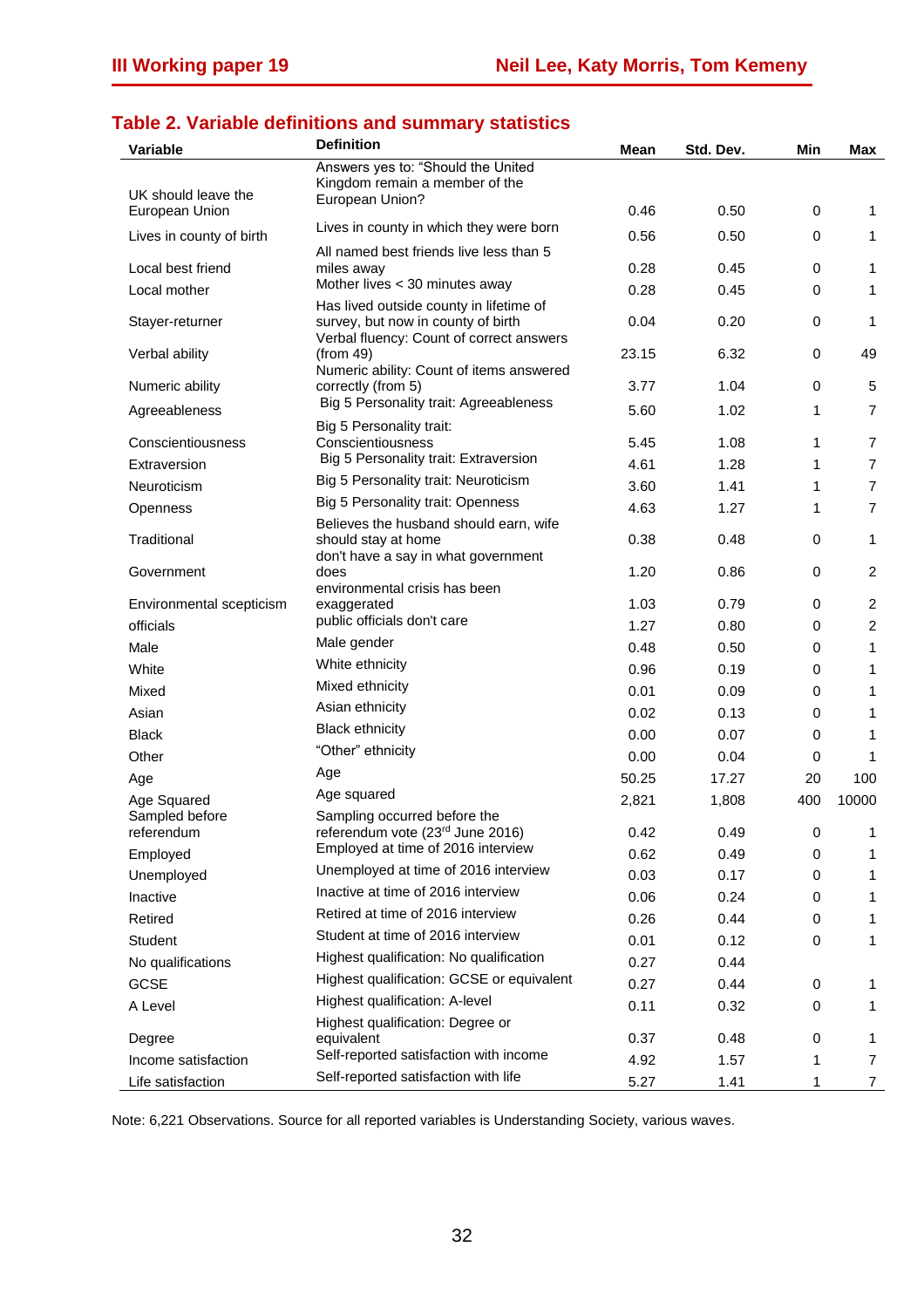|                          | (1)        | (2)                                         | (3)            |
|--------------------------|------------|---------------------------------------------|----------------|
|                          |            | Dependent variable:                         |                |
|                          |            | Believes UK should leave the European Union |                |
| Lives in county of birth | $0.279***$ | $0.236***$                                  | $0.324***$     |
|                          | (0.0367)   | (0.0387)                                    | (0.0536)       |
| Sample                   | Full       | Full                                        | Only those who |
|                          |            |                                             | voted in 2016  |
| Controls                 | <b>No</b>  | Yes                                         | Yes            |
| <b>Observations</b>      | 6,221      | 6,221                                       | 3,457          |

## **Table 3. Impact of immobility on Brexit support, probit regression results**

Note: Estimated as probit regression results with robust standard errors. Weights applied. Controls used in columns 2 and 3: Gender, 5 Ethnic Categories, Age, Age<sup>2</sup>, whether sampled before Brexit, labour force status (employed, retired, student, unemployed, inactive), education, life satisfaction, income satisfaction and Government Office Region. Note that regression coefficients without restricting sample to those used in all regressions are very similar: for column 1, beta=0.231026, (n = 10,014), for column 3, beta = 0.2284 (n = 7,290)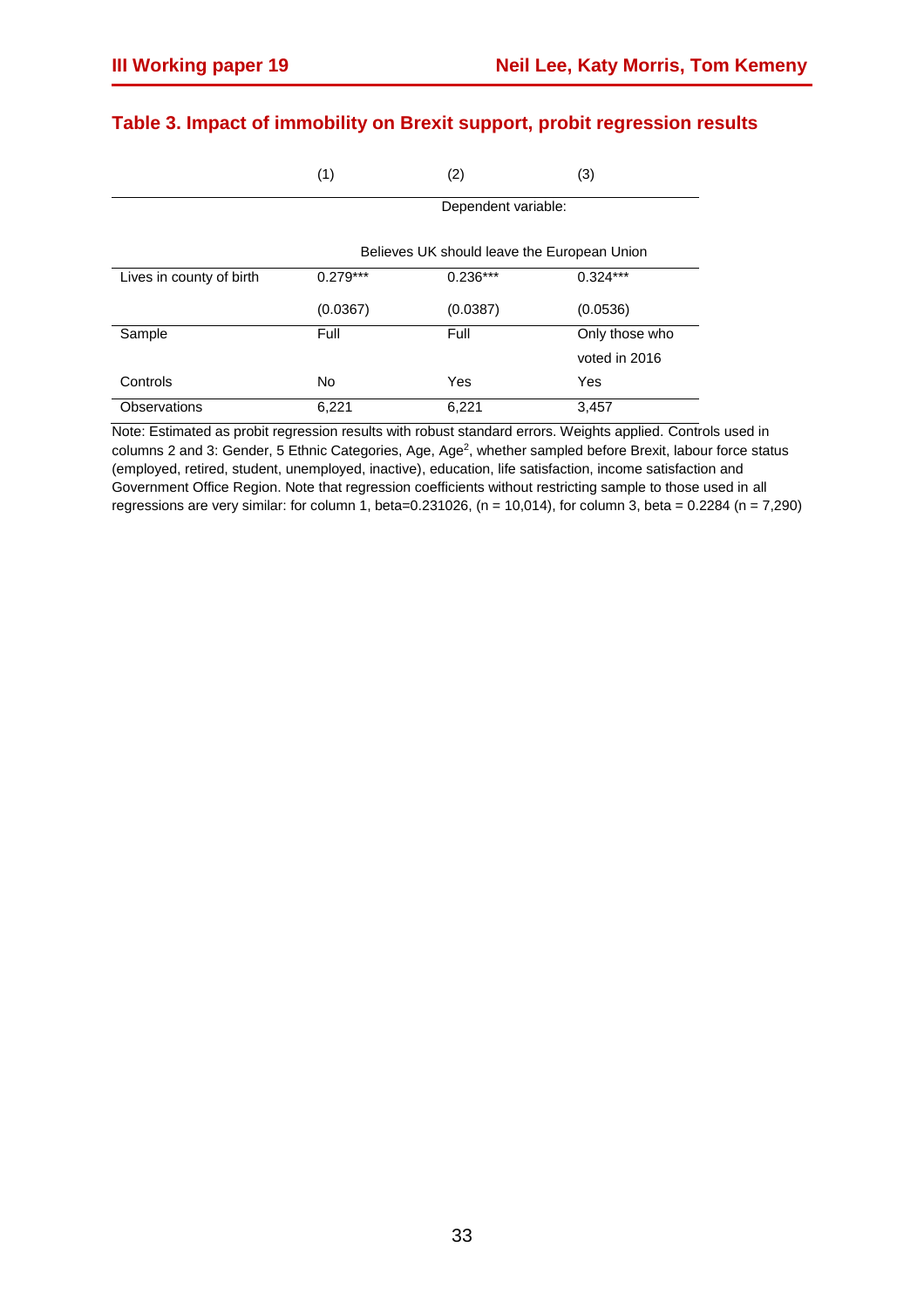|                  |                                                  | (1)                                                                | (2)          | (3)         | (4)          |  |
|------------------|--------------------------------------------------|--------------------------------------------------------------------|--------------|-------------|--------------|--|
| Area             | Variable                                         | Dependent variable:<br>Believes UK should leave the European Union |              |             |              |  |
|                  |                                                  |                                                                    |              |             |              |  |
| Immobility       | Lives in county of birth                         | $0.244***$                                                         | $0.260***$   | $0.216***$  | $0.207***$   |  |
|                  |                                                  | (0.0408)                                                           | (0.0407)     | (0.0411)    | (0.0417)     |  |
| Cognitive test   | Verbal ability                                   | $-0.00830**$                                                       |              |             | $-0.00437$   |  |
|                  |                                                  | (0.00324)                                                          |              |             | (0.00333)    |  |
|                  | Numeric ability                                  | $-0.0928***$                                                       |              |             | $-0.0701***$ |  |
|                  |                                                  | (0.0220)                                                           |              |             | (0.0228)     |  |
| Psychology       | Agreeableness                                    |                                                                    | $-0.0823***$ |             | $-0.0679***$ |  |
|                  |                                                  |                                                                    | (0.0205)     |             | (0.0210)     |  |
|                  | Conscientiousness                                |                                                                    | $0.0521***$  |             | $0.0437**$   |  |
|                  |                                                  |                                                                    | (0.0199)     |             | (0.0205)     |  |
|                  | Extraversion                                     |                                                                    | $0.0329**$   |             | 0.0222       |  |
|                  |                                                  |                                                                    | (0.0155)     |             | (0.0158)     |  |
|                  | Neuroticism                                      |                                                                    | $-0.0126$    |             | $-0.0123$    |  |
|                  |                                                  |                                                                    | (0.0147)     |             | (0.0152)     |  |
|                  | Openness                                         |                                                                    | $-0.0837***$ |             | $-0.0573***$ |  |
|                  |                                                  |                                                                    | (0.0159)     |             | (0.0165)     |  |
| Values / beliefs | Husband should earn, wife<br>should stay at home |                                                                    |              | $0.164***$  | $0.152***$   |  |
|                  |                                                  |                                                                    |              | (0.0405)    | (0.0407)     |  |
|                  | Don't have a say in what                         |                                                                    |              |             |              |  |
|                  | government does                                  |                                                                    |              | $0.140***$  | $0.127***$   |  |
|                  |                                                  |                                                                    |              | (0.0282)    | (0.0286)     |  |
|                  | Environmental crisis has been<br>exaggerated     |                                                                    |              | $0.264***$  | $0.251***$   |  |
|                  |                                                  |                                                                    |              | (0.0252)    | (0.0254)     |  |
|                  | Public officials don't care                      |                                                                    |              | $0.144***$  | $0.137***$   |  |
|                  |                                                  |                                                                    |              | (0.0304)    | (0.0305)     |  |
|                  | Constant                                         | $-0.299$                                                           | $-0.0829$    | $-1.625***$ | $-0.952***$  |  |
|                  |                                                  | (0.244)                                                            | (0.286)      | (0.245)     | (0.312)      |  |
|                  | Controls                                         | Yes                                                                | <b>Yes</b>   | Yes         | Yes          |  |
|                  | Observations                                     | 6,221                                                              | 6,221        | 6,221       | 6,221        |  |
|                  | Pseudo R2                                        | 0.0881                                                             | 0.0912       | 0.123       | 0.130        |  |

## **Table 4. Immobility and Brexit support – alternative explanations, 2016**

Estimated as a probit regression with robust standard errors. Unreported controls are for gender, age, age<sup>2</sup>, ethnicity, if interviewed before Referendum, education, labour force status and region. Robust standard errors in parentheses. Marginal effect for "Lives in county of birth" is 0.07 in column 4. \*\*\* p<0.01, \*\* p<0.05, \* p<0.1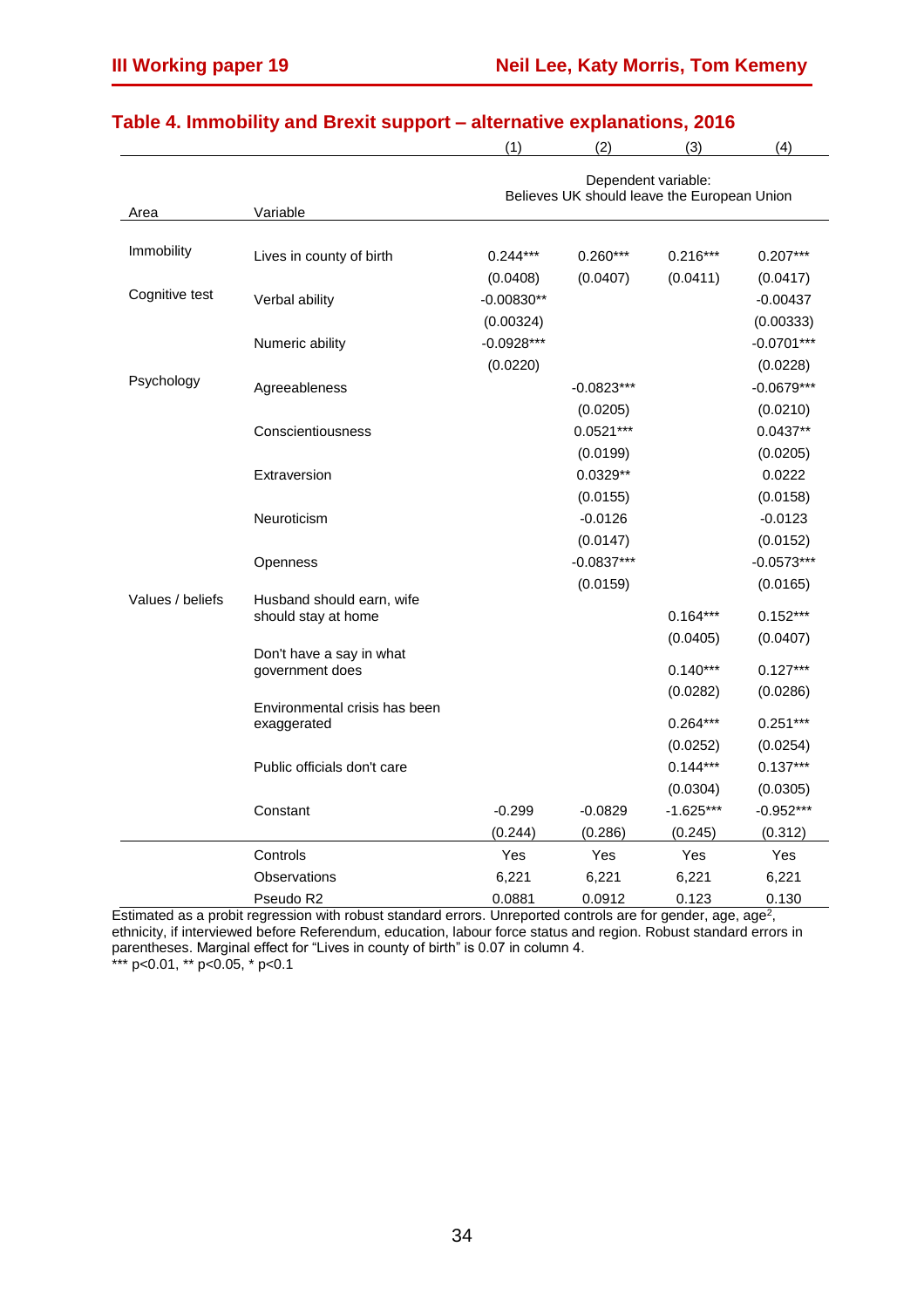| . .                                                                   | (1)                                                                | (2)         | (3)         | (4)         |
|-----------------------------------------------------------------------|--------------------------------------------------------------------|-------------|-------------|-------------|
|                                                                       | Dependent variable:<br>Believes UK should leave the European Union |             |             |             |
| Log local gross weekly full time pay, 2015                            | $0.315***$                                                         | $0.320***$  |             |             |
|                                                                       | (0.0661)                                                           | (0.0660)    |             |             |
| Immobile: Lives in county of birth                                    | $0.199***$                                                         | $0.387***$  | $0.175***$  | 0.0514      |
|                                                                       | (0.0415)                                                           | (0.0939)    | (0.0411)    | (0.0713)    |
| Percent $\Delta$ in gross weekly full time pay, 2008 - 2015           | $-0.00951**$                                                       | $-0.00281$  |             |             |
| Immobile * Percent $\Delta$ in local gross weekly full time pay, 2008 | (0.00373)                                                          | (0.00475)   |             |             |
| $-2015$                                                               |                                                                    | $-0.0137**$ |             |             |
|                                                                       |                                                                    | (0.00596)   |             |             |
| Percent Not White British                                             |                                                                    |             | $-0.000399$ | $-0.000496$ |
|                                                                       |                                                                    |             | (0.00321)   | (0.00323)   |
| Percentage Point ∆ Not White-British, 2005 - 2015                     |                                                                    |             | $0.0194*$   | 0.00557     |
|                                                                       |                                                                    |             | (0.0111)    | (0.0130)    |
| Immobile * Percentage Point $\Delta$ Not White-British, 2005 - 2015   |                                                                    |             |             | $0.0237**$  |
|                                                                       |                                                                    |             |             | (0.0120)    |
| Controls                                                              | Yes                                                                | Yes         | Yes         | Yes         |
| Observations                                                          | 5,684                                                              | 5,684       | 5,684       | 5,684       |

#### **Table 5. Probit regressions between local change interacted with mobility and Brexit support**

Estimated as probit regressions with robust standard errors. Excludes Northern Ireland. Unreported controls are for gender, age, age2, ethnicity, if interviewed before Referendum, education and labour force status. Robust standard errors in parentheses

\*\*\* p<0.01, \*\* p<0.05, \* p<0.1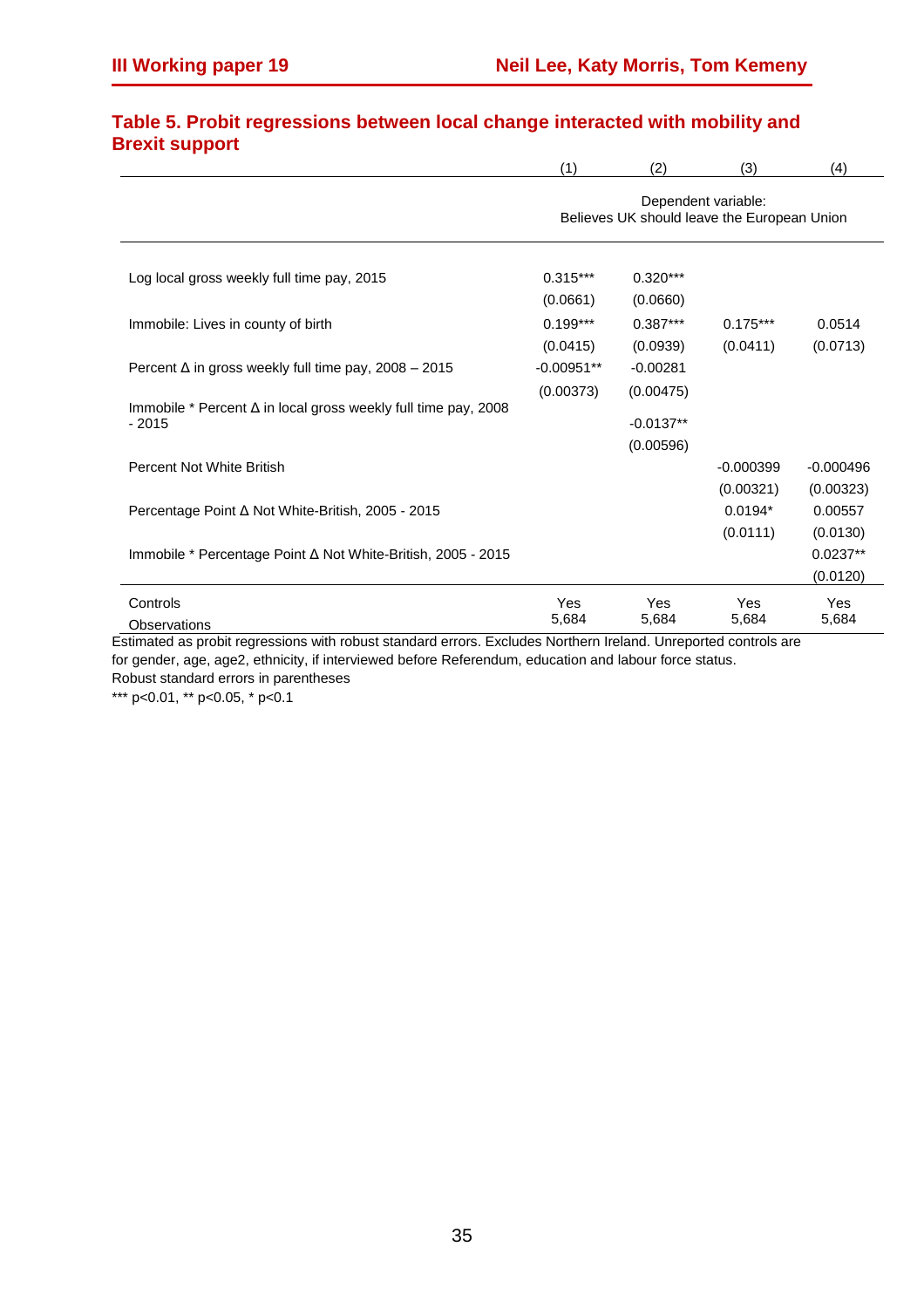|                    | Table 6. Sensitivity tests: Alternative indicators of immobility, probit |  |
|--------------------|--------------------------------------------------------------------------|--|
| regression results |                                                                          |  |

(1)  $(2)$   $(3)$   $(4)$   $(5)$ 

Dependent variable: Believes UK should leave the European Union

Stayer-returner 0.00592 -0.0285 (0.0418) (0.0418) Best friend < 5 miles away 0.0340\* 0.0340\* 0.0405 (0.0174) (0.0254) Mother < 15 minutes away 0.0680\*\*\* 0.0350 (0.0229) (0.0240) Lives in county of birth  $0.0840***$  0.0840<sup>\*\*\*</sup> 0.106<sup>\*\*\*</sup> 0.106<sup>\*\*\*</sup> (0.0166) (0.0239) Controls Yes Yes Yes Yes Yes Observations 6,221 6,221 6,221 2,945 2,945

Note: Average marginal effects presented. Estimated as probit regression results with robust standard errors. Weights applied. Controls used in columns 2 and 3: Gender, 5 Ethnic Categories, Age, Age<sup>2</sup>, whether sampled before Brexit, labour force status (employed, retired, student, unemployed, inactive), education, life satisfaction, income satisfaction and Government Office Region.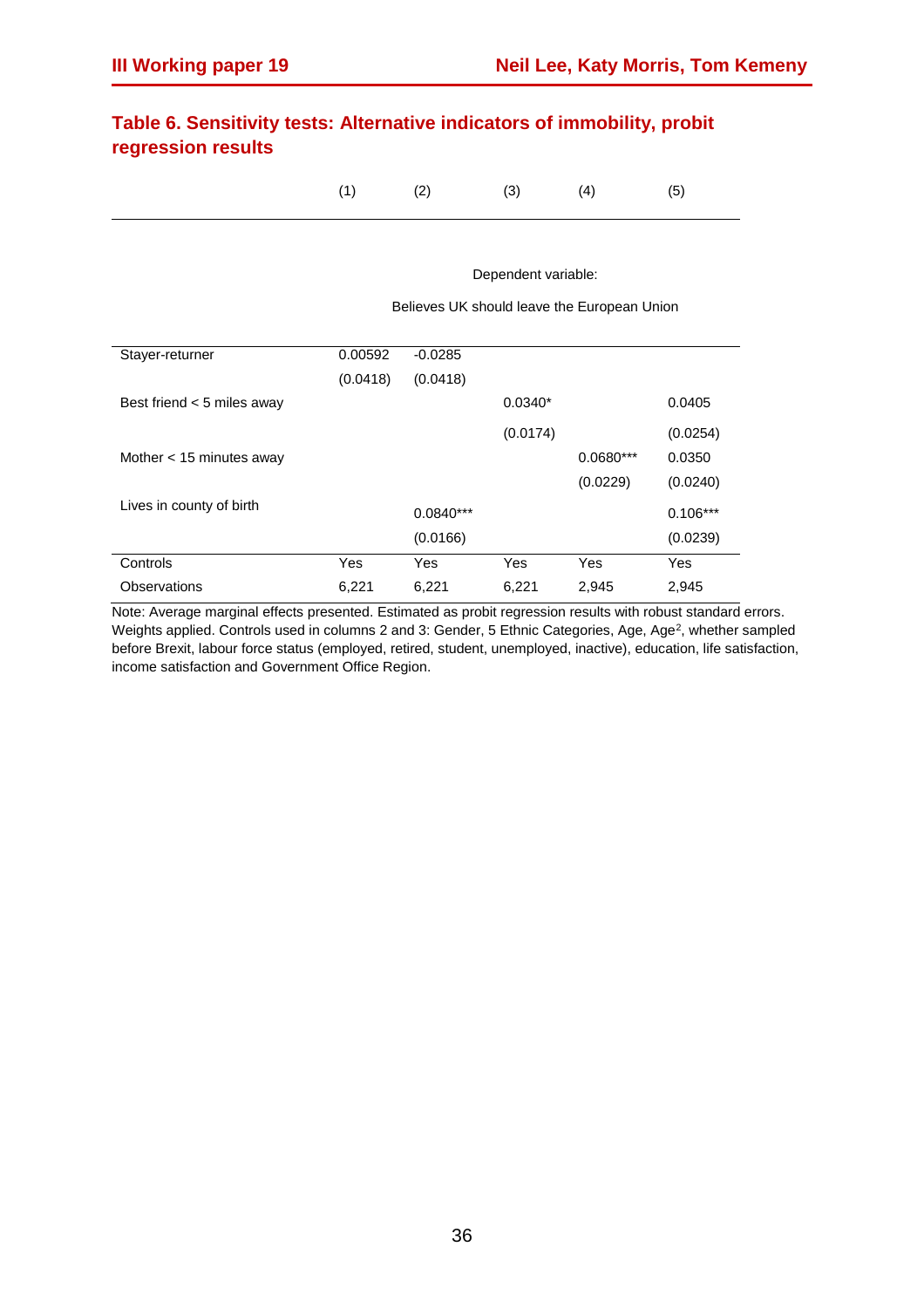## **Appendix A: Variable construction**

The main independent variable employed in the analysis presented here describes whether a respondent was living in the same county in which they were born at the most recent interview. Deriving this binary *stayer* variable naturally relies on identifying where Understanding Society respondents were born, where they were living most recently and whether these two locations are the same or different.

Data on the county of birth of Understanding Society respondents is drawn from two different sources, reflecting the incorporation of British Household Panel Survey (BHPS) into Understanding Society from 2010 onwards and the use of different geographies and coding systems for recording the county of birth of old BHPS sample members and new Understanding Society sample members.

For BHPS respondents county of birth is reported in *plbornd -* district of birth<sup>4</sup>. The coding framework for *plbornd* includes some very antiquated geographies (for example Middlesex in England; Ogwr in Wales; Cunninghame in Scotland) which are matched to the contemporary boundaries of counties or unitary authorities via a lookup table created specifically for this analysis, which draws on Wikipedia and other sources of information about historic local government boundary changes.

For Understanding Society respondents, county of birth is reported in *plbornc* – county of birth. The coding framework for *plbornc* is entirely different to the coding framework for the BHPS *plbornd* variable but it too includes antiquated geographies (for example Avon in England; Cardiganshire in Wales; Kirkcudbrightshire in Scotland). The places of birth as reported by Understanding Society respondents are matched to contemporary local government boundaries via a separate look-up table created for this analysis, which again draws on Wikipedia and other sources of information about local government boundary change following a similar protocol to the BHPS matching process. In general, *plbornc* geographies in Understanding Society data are greater in scale than BHPS *plbornd* geographies so BHPS geographies are aggregated up to the lowest common denominator offered by the Understanding Society coding framework.

Respondents' current place of residence is identified by locating individuals in households and households in contemporary local authority area (pre-2015 local government boundaries) using Understanding Society SN 6666 geocodes. Geocodes are provided for local authority districts / unitary authorities. Since local authority districts represent a lower tier of governance than local authority counties, data on local authority district of residence in Wave 8 (or Wave 7, where such data are missing)

 $\overline{a}$ <sup>4</sup> BHPS respondents who agreed to continue participating in Understanding Society, the successor to the BHPS, have not been re-interviewed about where they were born.